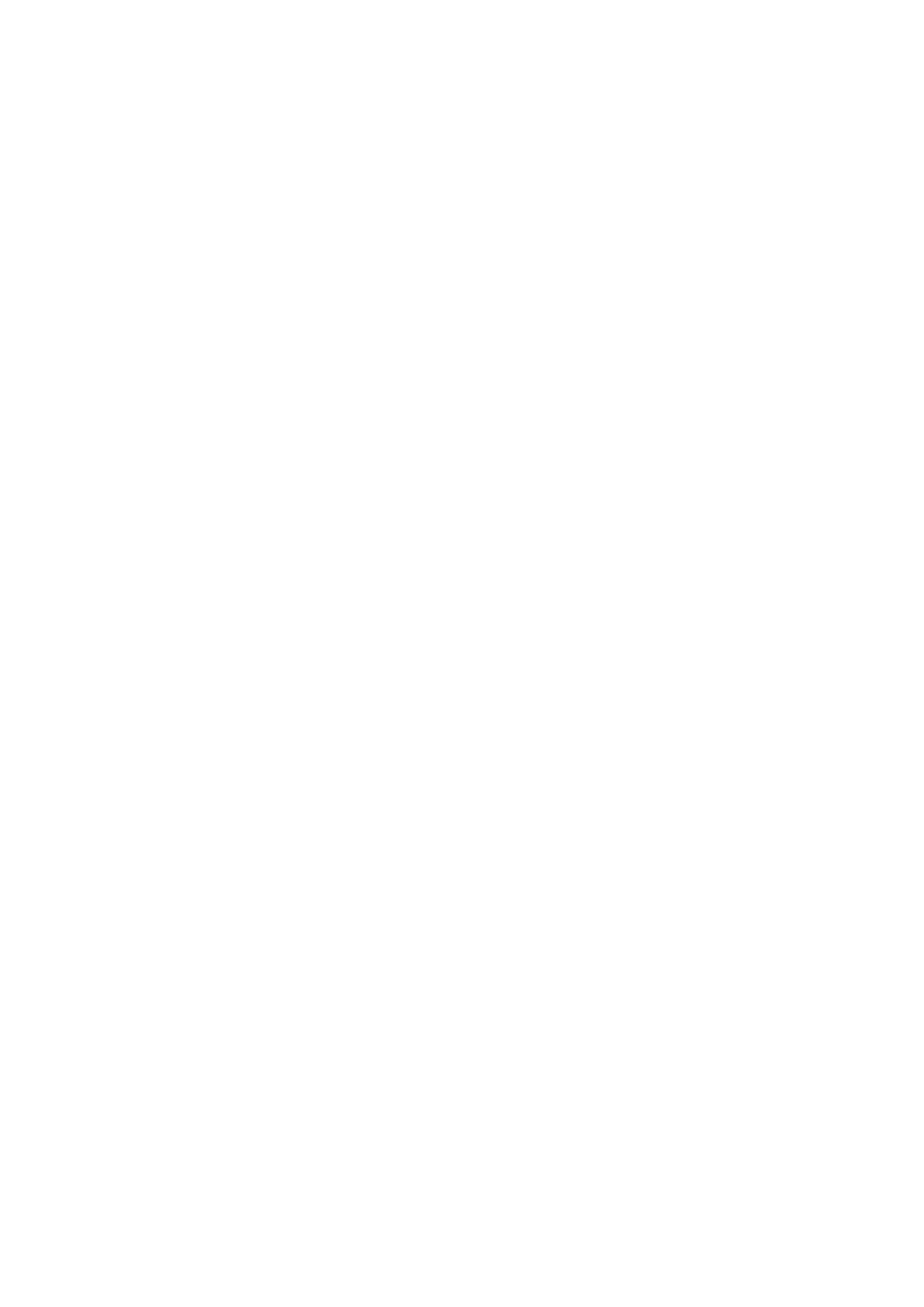| <b>INDEX</b>                              |                |
|-------------------------------------------|----------------|
| <b>HALF BOTTLES</b>                       | $\mathbf{2}$   |
| <b>LARGE FORMAT</b>                       | $\mathbf{2}$   |
| <b>BY THE GLASS</b>                       | з              |
| <b>CHAMPAGNE &amp; SPARKLING</b>          | 4              |
| <b>RIESLING</b>                           | 5              |
| PINOT GRIS/GRIGIO                         | 5              |
| SAUVIGNON BLANC, SEMILLON & BLENDS        | 5              |
| <b>CHARDONNAY - NEW WORLD</b>             | 6              |
| <b>CHARDONNAY - OLD WORLD</b>             | $\overline{7}$ |
| <b>CHENIN BLANC</b>                       | 8              |
| FRENCH, ITALIAN & IBERIAN VARIETALS       | 8              |
| <b>OTHER WHITES</b>                       | 9              |
| ORANGE, ROSE & CHILLED REDS               | 9              |
| PINOT NOIR - NEW WORLD                    | 10             |
| PINOT NOIR - OLD WORLD                    | 11             |
| <b>GAMAY &amp; LIGHT REDS</b>             | 12             |
| <b>GRENACHE &amp; BLENDS</b>              | 12             |
| <b>IBERIAN RED VARIETALS &amp; BLENDS</b> | 12             |
| <b>NEBBIOLO</b>                           | 13             |
| <b>SANGIOVESE</b>                         | 13             |
| <b>ITALIAN RED VARIETALS &amp; BLENDS</b> | 13             |
| <b>SUPER TUSCANS</b>                      | 14             |
| <b>ZINFANDEL</b>                          | 14             |
| <b>SHIRAZ</b>                             | $14 - 15$      |
| <b>MALBEC</b>                             | 16             |
| <b>CABERNET, MERLOT &amp; BLENDS</b>      | 16             |
| SWEET, SHERRY & FORTIFIED                 | 17             |
|                                           |                |

g ORGANIC WINE **C** BIODYNAMIC WINE

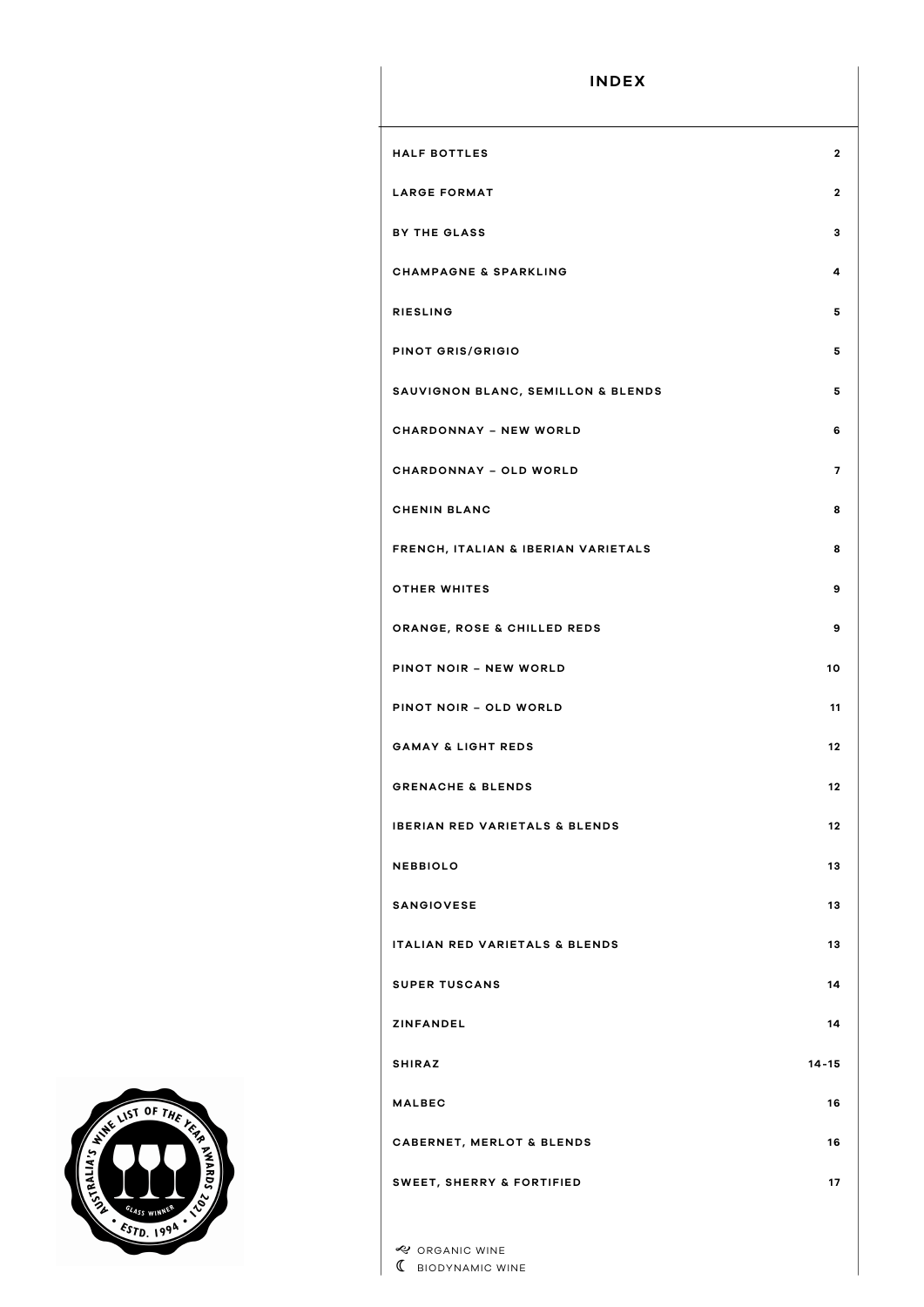#### **ALTERNATIVE FORMAT**

# **HALF BOTTLES** NV Pol Roger Reserve Brut *Epernay, France* 110 NV Krug 'Grande Cuvee' *Reims, France* 400 Jim Barry 'The Florita' Riesling *Clare Valley, SA* 70 Craggy Range 'Te Muna Road' Sauvignon Blanc *Martinborough, NZ* 50 Trimbach 'Reserve' Pinot Gris *Alsace, France* 65 Dom. des Baumard Savennieres 'Clos St Yves' Chenin Blanc *Loire Valley, France* 80 Vincent Girardin Puligny-Montrachet 'Vieilles Vignes' *Burgundy, France* 180 Amisfield Pinot Noir *Central Otago, NZ* 75 Yarra Yering Pinot Noir *Geelong, Vic* 110 Ch. Mont-Redon *Chateauneuf-du-Pape, France* 125 Heathcote Estate 'Single Vineyard' Shiraz *Heathcote, Vic* 75 Remelluri 'Reserva' Rioja, Spain 125 Dom. Yves Cuilleron Cote-Rotie 'Madiniere' Syrah *Northern Rhone, France* 160 Antinori 'Tignanello' *Tuscany, Italy* 270 Yarra Yering 'Dry Red No. 1' *Yarra Valley, Vic* 120 Tenuta dell'Ornellaia 'Ornellaia' *Tuscany, Italy* 600

#### **LARGE FORMAT**

| <b>NV</b> | Billecart Salmon Brut Reserve Mareuil-sur-Ay, France 1.5L                       | 420  |
|-----------|---------------------------------------------------------------------------------|------|
| <b>NV</b> | Ruinart Blanc de Blancs Reims, France 1.5L                                      | 750  |
| 2002      | Louis Roederer 'Cristal' Reims, France (3L                                      | 7500 |
|           |                                                                                 |      |
| 2019      | Daniel Dampt 1er Cru 'Cote de Lechet' Chablis Burgundy, France & 1.5L           | 320  |
| 2018      | William Fevre Grand Cru 'Les Clos' Chablis Burgundy, France 1.5L                | 1100 |
| 2019      | Vincent Girardin Puligny-Montrachet 1er Cru 'Les Referts' Burgundy, France 1.5L | 940  |
|           |                                                                                 |      |
| 2019      | Rameau d'Or Provence, France 1.5L                                               | 160  |
| 2020      | Dom. Ott 'Clos Mireille' Cotes de Provence, France 1.5L                         | 330  |
|           |                                                                                 |      |
| 2019      | Arnaud Baillot Chambolle-Musigny Village Burgundy, France 1.5L                  | 850  |
| 2013      | Aldo Conterno 'Cicala' Barolo Piedmont, Italy 1.5L                              | 1250 |
| 2016      | Marcarini 'Brunate' Barolo Piedmont, Italy & 1.5L                               | 850  |
| 2016      | Fuligni Brunello di Montalcino Tuscany, Italy 1.5L                              | 900  |
| 2014      | Fontodi 'Flaccianello della Pieve' Chianti Classico Tuscany, Italy 1.5L         | 1050 |
| 2015      | Dom. du Vieux Telegraphe 'La Crau' Cotes du Rhone, France & 1.5L                | 800  |
| 2017      | Michael Hall 'Flaxman's Valley' Syrah - Eden Valley, SA 1.5L                    | 310  |
| 2007      | Tyrrell's 'Vat 9' Shiraz Hunter Valley, NSW 1.5L                                | 780  |
| 2012      | Head Wines 'The Red Head' Shiraz Barossa Valley, SA 1.5L & C                    | 600  |
| 2005      | Henschke 'Hill of Grace' Eden Valley, SA 1.5L                                   | 5000 |
| 1989      | Ch. Bel Air Lagrave Bordeaux (Medoc), France 1.5L                               | 450  |
| 2014      | Cullen 'Diana Madeline' Cabernet Sauvignon Margaret River, WA 1.5L              | 650  |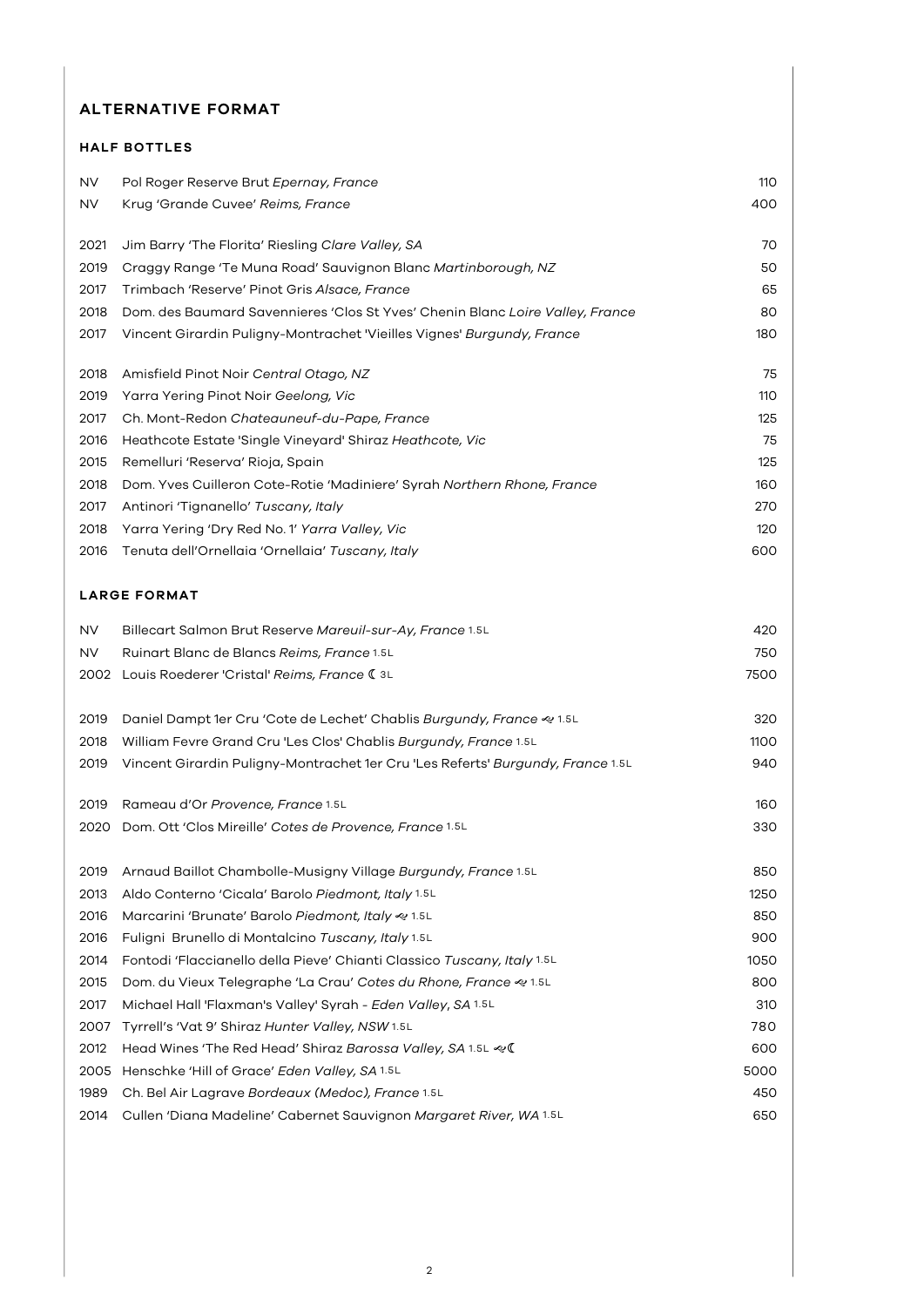## **BY THE GLASS**

#### **CHAMPAGNE & SPARKLING**

125ML POUR

| <b>WHITE</b> |                                                 |                      |           |
|--------------|-------------------------------------------------|----------------------|-----------|
| <b>NV</b>    | <b>Billecart Salmon Brut Rose PERLAGE</b>       | Champagne, France    | 45        |
| 2012         | <b>Charles Heidsieck Brut Millesime PERLAGE</b> | Champagne, France    | 75        |
| <b>NV</b>    | Louis Roederer 'Collection 242' (               | Champagne, France    | 30        |
| NV.          | Jo Landron Brut 'Atmospheres' (                 | Loire Valley, France | <b>20</b> |

150ML POUR

| 2020       | Dom. Luneau-Papin 'La Grange V.V.' Muscadet & C              | Loire Valley, France      | 15 |
|------------|--------------------------------------------------------------|---------------------------|----|
| 2019       | Pewsey Vale '1961 Block' Riesling                            | Eden Valley, SA           | 16 |
| 2020       | Donnhoff Oberhauser Leistenberg Kabinett Riesling & CORAVIN  | Nahe, Germany             | 25 |
| 2020       | Lethbridge Pinot Gris &                                      | Henty, Vic                | 17 |
| 2018       | Cullen Wines 'Grace Madeline' Sauvignon Blanc/Semillon & C   | Margaret River, WA        | 18 |
| 2018       | Luis Seabra Xisto Ilimitado Branco (Rabigato/Codega) CORAVIN | Douro, Portugal           | 25 |
| 2019       | Clos Saouma 'Inopia' Cotes du Rhone Villages Blanc CORAVIN   | Rhone Valley, France      | 38 |
| 2018       | Oakridge 'Yarra Valley' Chardonnay                           | Yarra Valley, Vic         | 15 |
| 2019       | Vini Cali 'Fanciulla' Etna Bianco                            | Sicily, Italy             | 23 |
| 2020       | Daniel Dampt Chablis 1er Cru 'Cote de Lechet' &              | Chablis, France           | 36 |
| 2018       | Dom. Joseph Drouhin Meursault & CORAVIN                      | Burgundy, France          | 68 |
|            | <b>ROSE, ORANGE &amp; CHILLED RED</b>                        |                           |    |
| 150ML POUR |                                                              |                           |    |
| 2020       | Rameau d'Or Rose                                             | Provence, France          | 17 |
| 2020       | Dom. Ott 'Clos Mireille' Rose CORAVIN                        | Cotes de Provence, France | 34 |
| 2019       | Cantina Giardino 'Paski' (Coda di Volpe) (orange) CORAVIN    | Campania, Italy           | 32 |
| 2021       | Vignerons Schmolzer & Brown 'Höllenspaß' (Barbera) (chilled) | King Valley, Vic          | 18 |
| <b>RED</b> |                                                              |                           |    |
| 150ML POUR |                                                              |                           |    |
| 2021       | Two Tonne Tasmania 'EST' Pinot Noir                          | East Coast, TAS           | 19 |
| 2020       | Mas de Libian 'Bout d'Zan' (Grenache blend) (                | Rhone Valley, France      | 20 |

2019 Prophet's Rock 'Home Vineyard' Pinot Noir Changes and Central Otago, NZ 32

2017 Sylvie Esmonin Gevrey-Chambertin 'Vieilles Vignes' CORAVIN Burgundy, France 95

| 2021 | The Other Wine Co. Barbera                   | Adelaide Hills, SA | 17  |
|------|----------------------------------------------|--------------------|-----|
| 2019 | Querciabella 'Mongrana' (Sangiovese blend) ( | Tuscany, Italy     | 19  |
| 2016 | Castagna 'La Chiave' Sangiovese & CORAVIN    | Beechworth, Vic    | 39  |
|      | 2004 Tenuta San Guido 'Sassicaia' CORAVIN    | Tuscany, Italy     | 260 |
| 2019 | Fairbank Shiraz                              | Bendigo, Vic       | 18  |

2019 Torzi Matthews '1920 Single Vineyard' Shiraz CORAVIN Barossa Valley, SA 35 2017 Henschke 'Mt Edelstone' Shiraz CORAVIN Eden Valley, SA 85 2019 Bleasdale 'Generations' Malbec Langhorne Creek, SA 16 2018 Domaine Naturaliste 'Rebus' Cabernet Sauvignon Margaret River, WA 19 2014 Cullen 'Diana Madeline' Cabernet Sauvigon (*from magnum*) CORAVIN Margaret River, WA 70

2001 Ch. La Clusiere St Emilion CORAVIN Bordeaux, France 210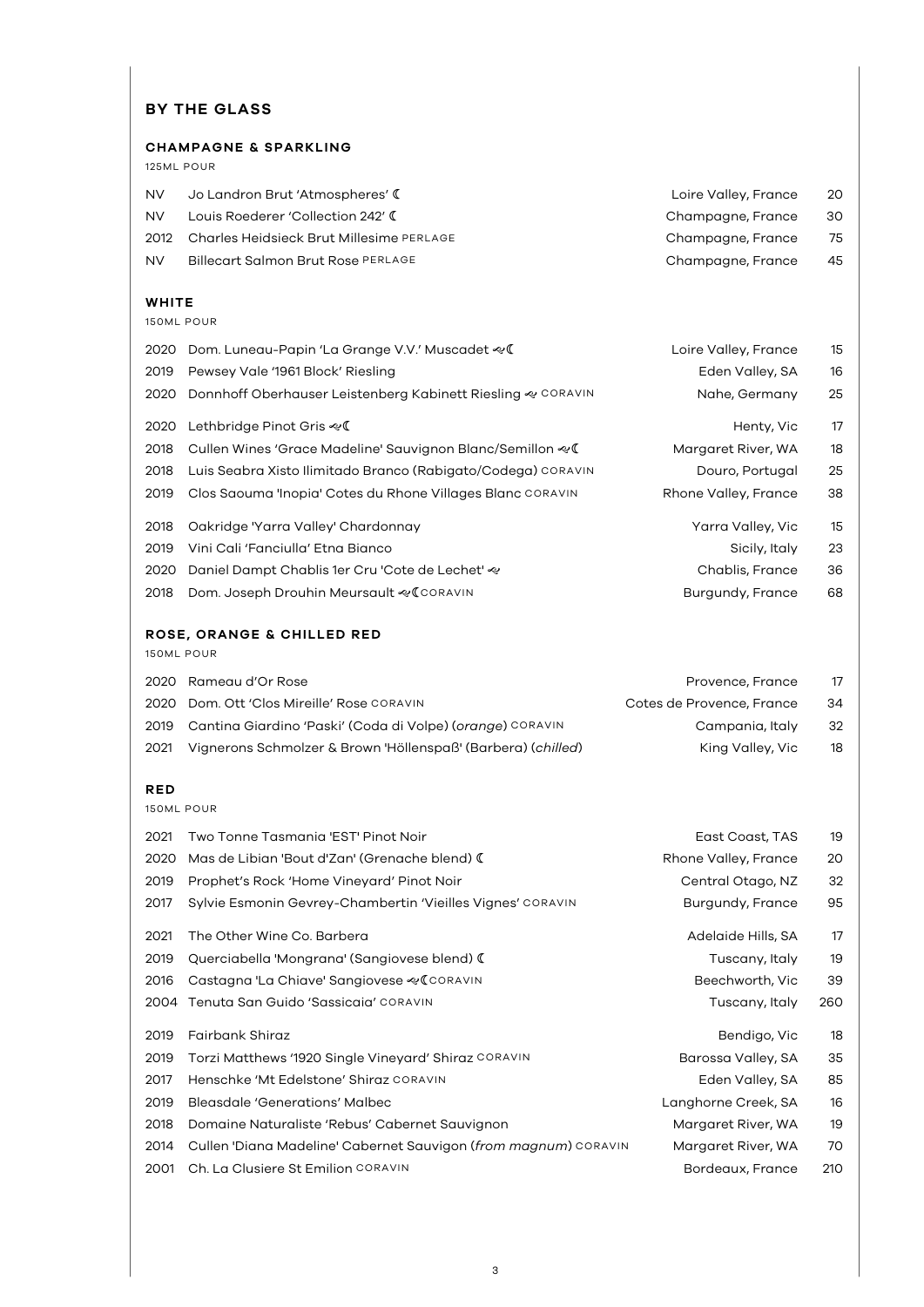## **CHAMPAGNE**

|             | NON-VINTAGE                                                    |      |
|-------------|----------------------------------------------------------------|------|
| NV          | Louis Roederer 'Collection 242' Reims C                        | 175  |
| MV          | Krug 'Grande Cuvee' Edition 169 Reims                          | 800  |
| NV          | Billecart Salmon Brut Reserve Mareuil-sur-Ay                   | 210  |
| NV          | Egly-Ouriet Grand Cru Ambonnay <€ €                            | 440  |
| NV          | Jacquesson Cuvee 744 Dizy                                      | 270  |
| NV          | Pol Roger Reserve Brut Epernay                                 | 240  |
| VINTAGE     |                                                                |      |
| 2012        | Palmer & Co. Vintage Brut Reims                                | 320  |
| 2012        | <b>Charles Heidsieck Brut Reims</b>                            | 440  |
| 2012        | Dom Perignon Epernay                                           | 750  |
| 2012        | Pol Roger 'Sir Winston Churchill' Epernay                      | 880  |
| 2008        | Egly-Ouriet Grand Cru Millesime Ambonnay &                     | 875  |
| 2008        | Laurent-Perrier Brut Millesime Tours-sur-Marne                 | 280  |
| 2013        | Louis Roederer 'Cristal' Reims C                               | 825  |
| 2002        | Louis Roederer 'Cristal' Reims C                               | 1600 |
| 1999        | Louis Roederer 'Cristal Vinotheque' Reims (                    | 2900 |
|             | <b>BLANC DE BLANCS</b>                                         |      |
| NV          | Laherte Freres Brut Nature Epernay (                           | 205  |
| NV          | Larmandier Bernier 1er Cru 'Longitude' Vertus (                | 240  |
| NV          | Billecart Salmon Grand Cru Mareuil-sur-Ay                      | 330  |
| 2014        | Larmandier Bernier 1er cru Terre de Vertus Vertus (            | 330  |
| 2008        | Taittinger 'Comtes de Champagne' <i>Epernay</i>                | 700  |
|             | <b>BLANC DE NOIRS</b>                                          |      |
| NV          | Jerome Prevost La Closerie LC18 Gueux <>                       | 385  |
| NV          | Ulysse Collin 'Les Maillons' LC15 Congy ��                     | 400  |
| NV          | Egly-Ouriet Grand Cru 'Les Crayeres' Ambonnay &                | 990  |
|             | 2006 Billecart-Salmon 'Le Clos St. Hilaire' Mareuil-sur-Ay     | 2100 |
| <b>ROSE</b> |                                                                |      |
| NV          | Billecart Salmon Brut Mareuil-sur-Ay                           | 310  |
| NV          | Jacques Selosse Brut Grand Cru Avize                           | 1000 |
| <b>NV</b>   | Krug Brut Reims                                                | 1400 |
| 2013        | Louis Roederer 'Cristal' Reims C                               | 1600 |
| 2007        | Taittinger 'Comtes de Champagne' Epernay                       | 750  |
| 2004        | Dom Perignon Epernay                                           | 1700 |
|             | 2000 Louis Roederer 'Cristal Vinotheque' Reims (               | 6500 |
|             | <b>SPARKLING</b>                                               |      |
| NV          | Deviation Road 'Altair' Brut Rose Adelaide Hills, SA           | 80   |
| 2015        | Stefano Lubiana Blanc de Blancs Relbia, Tasmania               | 135  |
| NV          | Jo Landron Brut 'Atmospheres' Loire Valley France (            | 110  |
| 19          | Dom. d'Henri Pet Nat 'Chablis' Brut Nature 821 Chablis, France | 135  |

- NV NV Amanti Prosecco 'Extra Dry' DOC *Veneto, Italy* 65
- NV Ca' del Bosco Cuvee Prestige Franciacorta *Lombardy, Italy* 180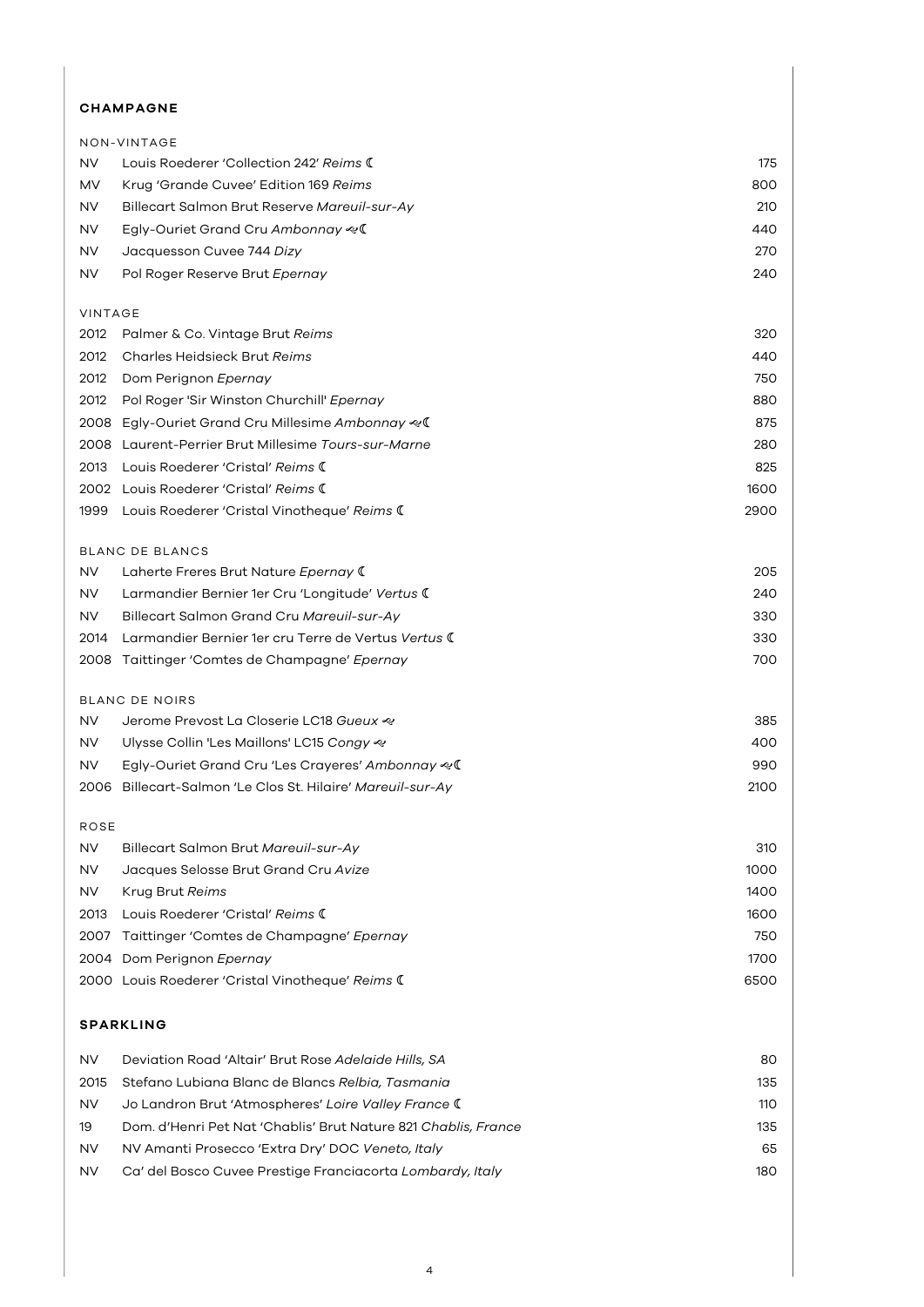| <b>RIESLING</b>                                                                      |      |
|--------------------------------------------------------------------------------------|------|
| <b>AUSTRALIA</b>                                                                     |      |
| Vignerons Schmolzer & Brown 'Obstgarten' Alpine Valleys, Vic<br>2018                 | 100  |
| 2019<br>Pewsey Vale '1961 Block' Eden Valley, SA                                     | 75   |
| 2014<br>Jim Barry 'Florita' Clare Valley, SA                                         | 165  |
| Grosset 'Polish Hill' Clare Valley, SA ~(<br>2015                                    | 195  |
| 2011<br>Frankland Estate 'Isolation Ridge' Frankland River, WA $\ll$                 | 165  |
| 2021<br>Meadowbank Derwent Valley, Tas                                               | 95   |
| 2020 Dr. Edge 'Tasmania' Riesling Tas                                                | 110  |
| <b>FRANCE</b>                                                                        |      |
| 2018 Dom. Weinbach Grand Cru Schlossberg 'Cuvee Ste. Catherine' Alsace               | 380  |
| Trimbach 'Clos Sainte Hune' Alsace<br>2017                                           | 1100 |
| GERMANY                                                                              |      |
| 2020 Heymann-Lowenstein Schieferterrassen Mosel &                                    | 150  |
| Joh. Jos. Prum Wehlener Sonnenuhr Kabinett Mosel<br>2019                             | 195  |
| 2020 Wittmann '100 Hugel' Trocken Rheinhessen &                                      | 75   |
| Gunderloch Rothenberg Grosses Gewachs Rheinhessen<br>2017                            | 240  |
| 2020 Donnhoff Oberhauser Leistenberg Kabinett Nahe &                                 | 120  |
| <b>PINOT GRIS &amp; GRIGIO</b>                                                       |      |
| <b>AUSTRALIA</b>                                                                     |      |
| 2021 Lethbridge Pinot Gris Henty, Vic $\ll 1$                                        | 80   |
| Haddow & Dineen Pinot Gris Tamar Valley, Tas<br>2019                                 | 140  |
| NEW ZEALAND                                                                          |      |
| Dry River Pinot Gris Martinborough <e<br>2015</e<br>                                 | 165  |
| <b>FRANCE</b>                                                                        |      |
| Trimbach 'Reserve' Pinot Gris Alsace<br>2017                                         | 130  |
| <b>ITALY</b>                                                                         |      |
| 2020 Alois Lageder Pinot Grigio Alto Adige                                           | 100  |
| 2020 Jermann Pinot Grigio Friuli-Venezia Giulia &                                    | 170  |
| SAUVIGNON BLANC, SEMILLON & BLENDS                                                   |      |
| <b>AUSTRALIA</b>                                                                     |      |
| Tyrrell's 'HVD' Semillon Hunter Valley, NSW<br>2015                                  | 90   |
| 2011<br>Tyrrell's 'Vat 1' Semillon Hunter Valley, NSW                                | 250  |
| 2021<br>Sorrenberg Sauvignon Blanc/Semillon Beechworth, Vic & I                      | 130  |
| Mount Mary 'Triolet' (Sauvignon Blanc/Semillon) Yarra Valley, Vic<br>2019            | 170  |
| Stefano Lubiana Sauvignon Blanc Granton, Tas ~<br>2020                               | 90   |
| Cullen Wines 'Grace Madeline' Sauvignon Blanc /Semillon Margaret River, WA &<br>2018 | 85   |
| NEW ZEALAND                                                                          |      |
| Te Whare Ra Sauvignon Blanc Marlborough &<br>2021                                    | 85   |
| <b>FRANCE</b>                                                                        |      |
| Domaine Vacheron Sancerre Loire Valley &<br>2019                                     | 160  |
| Clement & Florian Berthier 'Les Chasseignes' Sancerre Loire Valley (<br>2017         | 180  |
| <b>ITALY</b>                                                                         |      |
| Miani Sauvignon 'Saurint' Friuli-Venezia Giulia, Italy &<br>2019                     | 400  |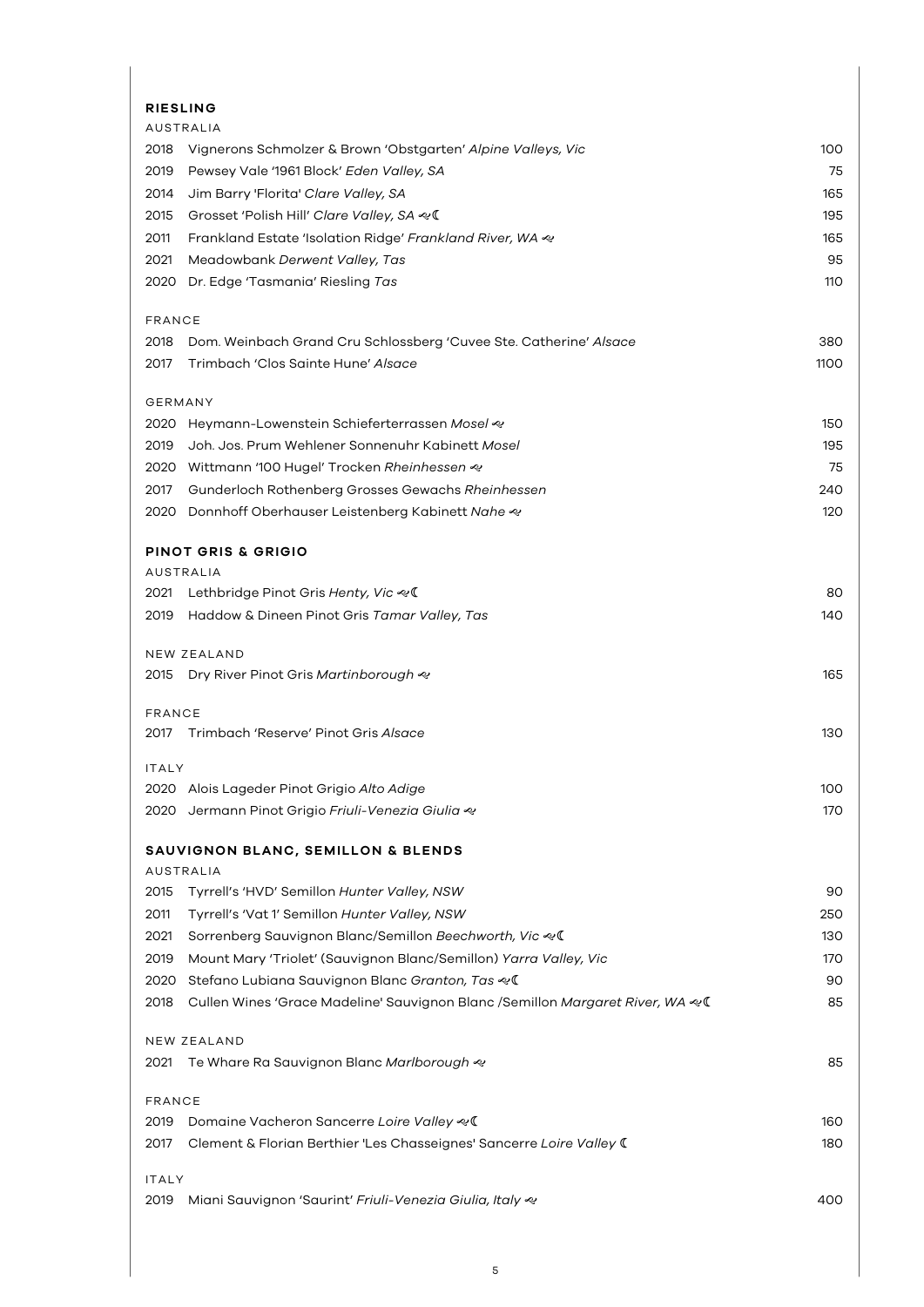|           | <b>CHARDONNAY - NEW WORLD</b>                                                                                                                                                                                                                                                                                |     |
|-----------|--------------------------------------------------------------------------------------------------------------------------------------------------------------------------------------------------------------------------------------------------------------------------------------------------------------|-----|
|           | AUSTRALIA                                                                                                                                                                                                                                                                                                    |     |
| 2019      | Tyrrell's 'Vat 47' Hunter Valley, NSW                                                                                                                                                                                                                                                                        | 210 |
| 2019      | Gilbert Orange, NSW                                                                                                                                                                                                                                                                                          | 80  |
| 2019      | Collector 'Tiger Tiger' Tumbarumba, NSW                                                                                                                                                                                                                                                                      | 115 |
| 2020      | Toolangi Reserve 'F Block' Yarra Valley, Vic                                                                                                                                                                                                                                                                 | 200 |
| 2019      | Oakridge 864 Funder & Diamond 'Drive Block' Yarra Valley, Vic                                                                                                                                                                                                                                                | 230 |
| 2020      | Oakridge 'Yarra Valley' Yarra Valley, Vic                                                                                                                                                                                                                                                                    | 75  |
| 2018      | Mount Mary Yarra Valley, Vic                                                                                                                                                                                                                                                                                 | 295 |
| 2015      | Dappled 'Ullaged' (oxidative style) Yarra Valley, Vic                                                                                                                                                                                                                                                        | 120 |
| 2021      | Bindi 'Kostas Rind' Macedon Ranges, Vic                                                                                                                                                                                                                                                                      | 180 |
| 2020      | By Farr GC Bannockburn, Vic                                                                                                                                                                                                                                                                                  | 275 |
| 2019      | Lethbridge Estate Geelong, Vic &                                                                                                                                                                                                                                                                             | 110 |
| 2021      | Ngeringa Adelaide Hills, SA <€                                                                                                                                                                                                                                                                               | 90  |
| 2021      | Tapanappa 'Tiers Vineyard' Piccadilly Valley, SA                                                                                                                                                                                                                                                             | 220 |
| 2020      | Dom. Naturaliste 'Floris' Margaret River, WA                                                                                                                                                                                                                                                                 | 85  |
| 2019      | Stella Bella 'Luminosa' Margaret River, WA                                                                                                                                                                                                                                                                   | 160 |
| 2013      | Leeuwin Estate 'Art Series' Margaret River, WA                                                                                                                                                                                                                                                               | 420 |
| 2019      | Holm Oak Tamar Valley, Tas                                                                                                                                                                                                                                                                                   | 90  |
| 2019      | Tolpuddle Coal River Valley, Tas                                                                                                                                                                                                                                                                             | 195 |
| 2018      | Derwent Estate 'Calcaire' Derwent River, Tas                                                                                                                                                                                                                                                                 | 180 |
| 2018      | Stefano Lubiana 'Estate' <i>Granton, Tas</i> ≪C                                                                                                                                                                                                                                                              | 135 |
|           | NEW ZEALAND                                                                                                                                                                                                                                                                                                  |     |
| 2019      | Pyramid Valley North Canterbury (                                                                                                                                                                                                                                                                            | 120 |
| 2018      | Neudorf 'Moutere' Nelson &                                                                                                                                                                                                                                                                                   | 225 |
| USA       |                                                                                                                                                                                                                                                                                                              |     |
| 2019      | Au Bon Climat Santa Barbara County, Santa Barbara, California                                                                                                                                                                                                                                                | 140 |
| 2019      | Ridge 'Estate' Santa Cruz Mountains, California &                                                                                                                                                                                                                                                            | 375 |
| 2018      | Peay Vineyards 'Sonoma Coast' Sonoma Coast, California                                                                                                                                                                                                                                                       | 220 |
| 2018      | Shafer 'Red Shoulder Ranch' Carneros, California                                                                                                                                                                                                                                                             | 400 |
| 2018      | Ramey 'Woolsey Road Vineyard' Russian River Valley, California                                                                                                                                                                                                                                               | 480 |
| 2017      | '00' VGW, Willamette Valley, Oregon                                                                                                                                                                                                                                                                          | 480 |
| 2017      | '00' EGW Willamette Valley, Oregon                                                                                                                                                                                                                                                                           | 580 |
|           | SOUTH AFRICA                                                                                                                                                                                                                                                                                                 |     |
|           | 2020 Hamilton Russell Hemel-en-Aarde Valley                                                                                                                                                                                                                                                                  | 230 |
| flavours. | ARGENTINA<br>Founded by the grandson of the creator of Sassicaia and produced in partnership with yet another<br>famous name, Jean-Marc Roulot, the noted Burgundian producer, this Chardonnay comes from<br>Patagonia's Rio Negro sub-region and is defined by a taut mineral salinity and complex, nuanced |     |
| 2020      | Bodega Chacra Patagonia & C                                                                                                                                                                                                                                                                                  | 400 |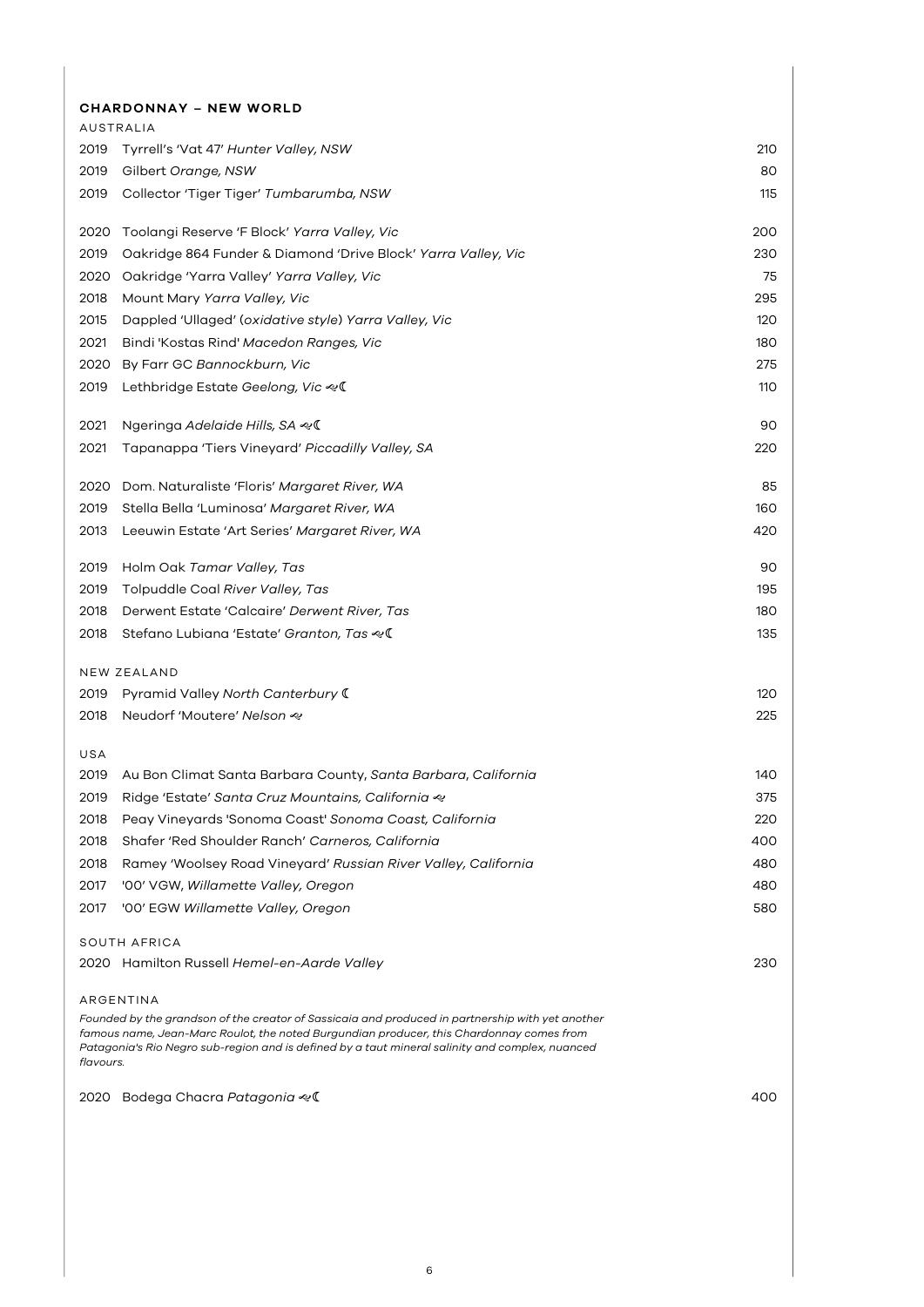| <b>CHARDONNAY - OLD WORLD</b>                                                  |      |
|--------------------------------------------------------------------------------|------|
| <b>FRANCE</b><br><b>BURGUNDY - CHABLIS AC</b>                                  |      |
| 2019 Vincent Tremblay $\ll$                                                    | 120  |
| 2019 Dom. Francois Raveneau                                                    | 360  |
| 2018 Ch. de Beru 'Montserre' &                                                 | 215  |
|                                                                                |      |
| BURGUNDY - CHABLIS 1ER CRU                                                     |      |
| 2020 Daniel Dampt Chablis 'Cote de Lechet' &                                   | 160  |
| Dom. Francois Raveneau 'Butteaux'<br>2019                                      | 520  |
| 2018 Dom. Gautheron 'Montee de Tonnerre' Vieilles Vignes                       | 225  |
| 2015<br>Dom. Vincent Dauvissat 'La Forest'                                     | 920  |
| BURGUNDY - CHABLIS GRAND CRU                                                   |      |
| 2018 Dom. Louis Moreau 'Les Clos'                                              | 360  |
| 2016 Dom. Chanson Pere et Fils 'Les Preuses'                                   | 310  |
| BURGUNDY - BOURGOGNE                                                           |      |
| 2019 Henri Germain 'Cote d'Or'                                                 | 210  |
| 2018 Bachelet-Monnot                                                           | 145  |
| Dom, Vincent Girardin 'Cuvee St Vincent'<br>2017                               | 120  |
| BURGUNDY - COTES D'AUXERRE                                                     |      |
| Guilhem & J-Hugues Goisot 'Gueules de Loup'<br>2019                            | 190  |
| BURGUNDY - COTE DE BEAUNE                                                      |      |
| 2019 Bouchard Pere et Fils Corton-Charlemagne Grand Cru                        | 1050 |
| 2018<br>Dom. Joseph Drouhin Meursault <                                        | 320  |
| 2019<br>Dom. Coche-Dury Meursault                                              | 1100 |
| 2018<br>Dom. Antoine Jobard Meursault 1er Cru 'Blagny'                         | 720  |
| Dom. Michel Bouzereau Meursault 1er Cru 'Perrieres'<br>2015                    | 980  |
| Bouchard Pere et Fils Meursault 1er Cru 'Genevrieres'<br>2019                  | 460  |
| Dom. Roulot Meursault 'Clos du Haut Tesson a Mon Plaisir'<br>2015              | 2900 |
| Pierre-Yves Colin-Morey Chassagne-Montrachet 1er Cru 'Les Chenevottes'<br>2019 | 700  |
| Hubert Lamy Saint-Aubin 1er Cru 'En Remilly'<br>2019                           | 420  |
| 2019<br>Dom. Leflaive Puligny-Montrachet 1er Cru 'Les Pucelles'                | 1500 |
| 2017<br>Dom. Benoit Ente Puligny-Montrachet 1er Cru 'Clos de la Truffiere'     | 1700 |
| 2017<br>Dom. Faiveley Bienvenues-Batard-Montrachet Grand Cru                   | 1400 |
| BURGUNDY - COTE CHALONNAISE                                                    |      |
| Francois Lumpp Givry 1er Cru 'Le Crausot' Blanc<br>2019                        | 280  |
| Dom. Vincent Dureuil-Janthial Rully Blanc ~<br>2018                            | 220  |
| <b>BURGUNDY - MACONNAIS</b>                                                    |      |
| 2018 J.J. Vincent Ch. de Fuisse Pouilly-Fuisse 'Tete de Cru'                   | 165  |
|                                                                                |      |
| <b>ITALY</b>                                                                   |      |
| 2019<br>Miani 'Baracca' Fruili-Venezia Giulia &                                | 400  |
| Jermann 'Where Dreams Have No End' Friuli-Venezia Giulia &<br>2018             | 320  |
| SYRIA                                                                          |      |
| Dom. de Bargylus Blanc &<br>2014                                               | 170  |
|                                                                                |      |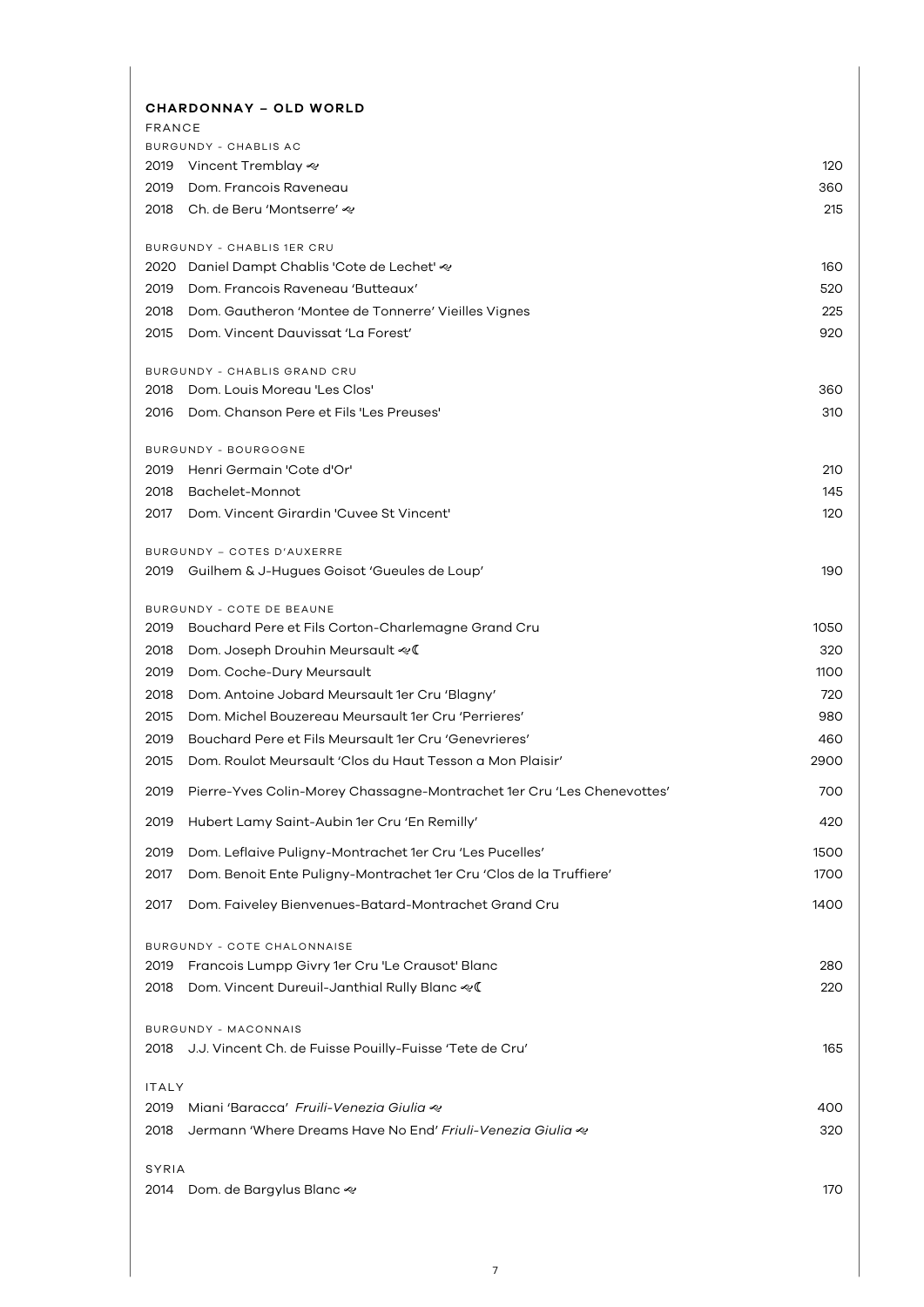|               | <b>CHENIN BLANC</b>                                                                                                                                                                                                     |     |
|---------------|-------------------------------------------------------------------------------------------------------------------------------------------------------------------------------------------------------------------------|-----|
|               | <b>AUSTRALIA</b>                                                                                                                                                                                                        |     |
| 2017          | Mac Forbes 'Wesburn' Yarra Valley, Vic                                                                                                                                                                                  | 170 |
|               | 2020 L.A.S. Vino 'CBDB' Margaret River, WA & C                                                                                                                                                                          | 140 |
| <b>FRANCE</b> |                                                                                                                                                                                                                         |     |
| 2019          | Dom. des Aubuisieres 'Cuvee de Silex' Vouvray Loire Valley &                                                                                                                                                            | 95  |
| 2019          | Dom. Bobinet 'Poil de Lievre' Loire Valley &                                                                                                                                                                            | 130 |
| 2019          | Clos de l'Ecotard Saumur Blanc Loire Valley &                                                                                                                                                                           | 210 |
| 2016          | Dom. Guiberteau Saumur Blanc 'Clos de Carmes' Loire Valley & I                                                                                                                                                          | 395 |
|               | ARGENTINA                                                                                                                                                                                                               |     |
|               | 2020 Gen del Alma 'Ji Ji Ji' Mendoza                                                                                                                                                                                    | 80  |
|               | <b>FRENCH WHITE VARIETALS &amp; BLENDS</b>                                                                                                                                                                              |     |
|               | <b>AUSTRALIA</b>                                                                                                                                                                                                        |     |
| 2021          | Frederick Stevenson Marsanne Roussanne Barossa Valley, SA (                                                                                                                                                             | 110 |
| 2018          | Michael Hall 'Greenock' Roussanne Barossa Valley, SA                                                                                                                                                                    | 80  |
| FRANCE        |                                                                                                                                                                                                                         |     |
| 2020          | Dom. Luneau-Papin 'La Grange V.V.' Muscadet Sevre et Maine Sur Lie Loire Valley & C                                                                                                                                     | 75  |
| 2019          | La Felicette Grenache Blanc Pays d'Oc                                                                                                                                                                                   | 60  |
| 2019          | Clos Saouma 'Inopia' Cotes du Rhone Village Blanc Rhone Valley                                                                                                                                                          | 180 |
| 2019          | Bernard Faurie Hermitage Blanc Rhone Valley                                                                                                                                                                             | 500 |
| 2018          | Andre Perret Condrieu 'Coteau du Chery' Rhone Valley &                                                                                                                                                                  | 300 |
|               | ITALIAN WHITE VARIETALS & BLENDS                                                                                                                                                                                        |     |
|               | AUSTRALIA                                                                                                                                                                                                               |     |
|               | 2019 Witches Falls 'Wild Ferment' Fiano Granite Belt, QLD                                                                                                                                                               | 95  |
|               | 2020 LS Merchants Vermentino Margaret River, WA                                                                                                                                                                         | 80  |
| <b>ITALY</b>  |                                                                                                                                                                                                                         |     |
|               | 2020 Tamellini Soave (Garganega) Veneto                                                                                                                                                                                 | 85  |
| 2019          | Suavia 'Monte Carbonare' Soave (Garganega) Veneto &                                                                                                                                                                     | 120 |
| 2017          | Jermann 'Vintage Tunina' (Sauv Blanc/Chard/Ribolla/Malvasia) <i>Friuli-Venezia Giulia ≈</i>                                                                                                                             | 300 |
| 2019          | Miani Colli Orientali del Friuli Bianco (Sauv Blanc/Ribolla Gialla) <i>Friuli-Venezia Giulia «</i>                                                                                                                      | 250 |
| 2020          | Valfaccenda Roero Arneis Piedmont &                                                                                                                                                                                     | 155 |
| 2020          | Vini Cali 'Fanciulla' Etna Bianco (Carricante/Catarratto) Sicily                                                                                                                                                        | 100 |
|               | <b>IBERIAN WHITE VARIETALS &amp; BLENDS</b>                                                                                                                                                                             |     |
| SPAIN         |                                                                                                                                                                                                                         |     |
| 2020          |                                                                                                                                                                                                                         | 130 |
| 2018          | Zarate 'Balado' Albarino Rias Baixas &                                                                                                                                                                                  | 220 |
| 2019          | Rafael Palacios 'Louro' Godello, Valdeorras &                                                                                                                                                                           | 120 |
| 2018          | Rafael Palacios 'As Sortes' Godello Valdeorras &                                                                                                                                                                        | 250 |
|               | PORTUGAL                                                                                                                                                                                                                |     |
|               | The "rock star" winemaker from Portugal's Douro region, Luis Seabra makes wines defined by their saline<br>minerality and textural palates. Don't let the unfamiliar varietals deter you - these are world class wines. |     |
| 2019          | Luis Seabra Granito Cru Alvarinho Vinho Verde &                                                                                                                                                                         | 160 |
| 2019          | Luis Seabra Xisto Cru Branco (Rabigato/Codega/Gouveio/Viosinho) Douro & C                                                                                                                                               | 235 |
| 2019          | Luis Seabra Xisto Ilimitado Branco (Rabigato/Codega) Douro & C                                                                                                                                                          | 115 |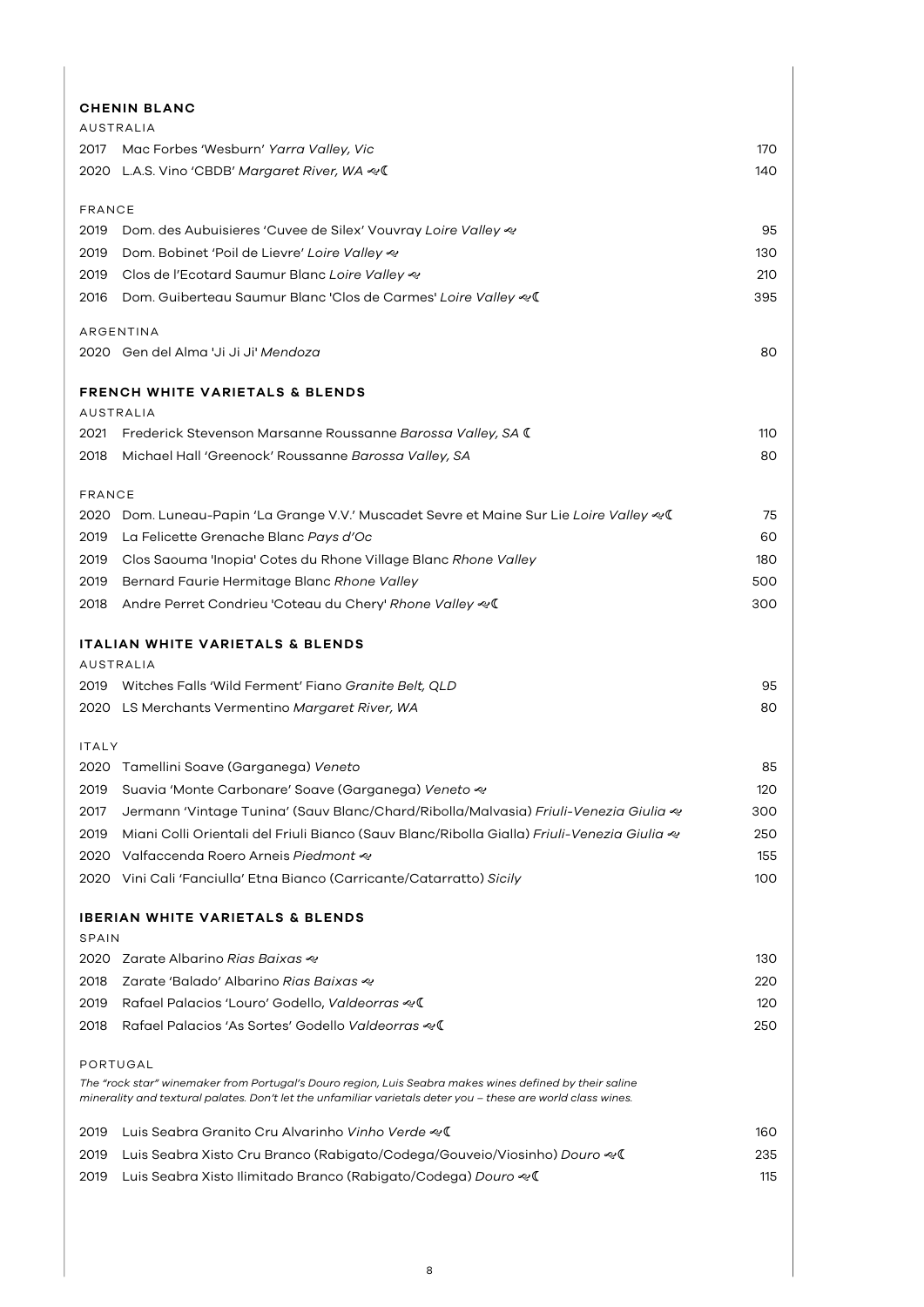| OTHER WHITE VARIETALS & BLENDS<br>FRANCE                                                                                                             |            |
|------------------------------------------------------------------------------------------------------------------------------------------------------|------------|
| 2019 Clos Venturi Blanc (Vermentinu) Corsica                                                                                                         | 150        |
| <b>AUSTRIA</b>                                                                                                                                       |            |
| 2019 Emmerich Knoll Kreutles Smaragd Gruner Veltliner Wachau                                                                                         | 180        |
| HUNGARY                                                                                                                                              |            |
| 2013 Attila Homonna 'Hatari' Furmint Tokaji                                                                                                          | 210        |
| Oremus 'Mandolas' Dry Furmint Tokaji<br>2019                                                                                                         | 140        |
| GREECE                                                                                                                                               |            |
| 2018 Vassaltis Assyrtiko Santorini                                                                                                                   | 145        |
| <b>ORANGE WINES</b>                                                                                                                                  |            |
| <b>AUSTRALIA</b>                                                                                                                                     |            |
| Arfion 'Smokestack Lightning' Pinot Gris Yarra Valley, Vic<br>2021                                                                                   | 110        |
| Smallfry 'Tangerine Dream' (Semillon/PX/Riesling) Barossa Valley, SA << <a><br/>2021</a>                                                             | 85         |
| <b>ITALY</b>                                                                                                                                         |            |
| 2020 Foradori 'Fontanasanta' Manzoni Bianco Trentino ~(                                                                                              | 115        |
| Foradori Nosiola Trentino ~<br>2019                                                                                                                  | 180<br>190 |
| Foradori 'Fuoripista' Trentino<br>2020<br>Cantina Giardino 'Paski' (Coda di Volpe) Campania & C<br>2019                                              | 140        |
|                                                                                                                                                      |            |
| <b>SLOVENIA</b>                                                                                                                                      | 175        |
| 2019 Marko Fon Vinogradi Malvazija Kras «                                                                                                            |            |
| SPAIN                                                                                                                                                |            |
| 2019 Escoda Sanahuja 'Els Bassottets' (Chenin Blanc/Macabeo) Catalonia                                                                               | 120        |
| <b>ROSE</b>                                                                                                                                          |            |
| <b>AUSTRALIA</b>                                                                                                                                     |            |
| 2020 Spinifex (Mataro/Grenache/Cinsault) Barossa Valley, SA<br>2021 Nocturne 'SR' Sangiovese/Nebbiolo Carbunup, WA                                   | 70<br>80   |
|                                                                                                                                                      |            |
| FRANCE                                                                                                                                               |            |
| Domaine Delaporte Chavignol Sancerre (Pinot Noir) Loire Valley &<br>2019<br>2021<br>Barbebelle 'Fleurie' (Grenache/Cinsault/Syrah) Cotes-de-Provence | 120<br>95  |
| Dom. Ott 'Clos Mireille' (Grenache/Cinsault/Syrah) Cotes-de-Provence<br>2020                                                                         | 160        |
| Rameau d'Or (Cinsault/Grenache/Mourvedre) Provence<br>2020                                                                                           | 80         |
| Domaine du Gros Nore (Mourvedre/Cinsault/Grenache) Provence (Bandol)<br>2020                                                                         | 140        |
| SPAIN                                                                                                                                                |            |
| 2018 Celler del Roure 'Les Prunes' Blanco (Mando) Valencia, Spain                                                                                    | 110        |
|                                                                                                                                                      |            |
| <b>LIGHTLY CHILLED REDS</b><br><b>AUSTRALIA</b>                                                                                                      |            |
| Vignerons Schmolzer & Brown 'Höllenspaß' (Barbera) King Valley, Vic<br>2021                                                                          | 85         |
| Longview 'Fresco' Nebbiolo Adelaide Hills, SA<br>2021                                                                                                | 75         |
| <b>ITALY</b>                                                                                                                                         |            |
| 2020 Foradori 'Lezer' Teroldego Trentino ~C                                                                                                          | 110        |
|                                                                                                                                                      |            |
| CHILE<br>2019 Pedro Parra 'Imaginador' Cinsault Itata                                                                                                | 135        |
|                                                                                                                                                      |            |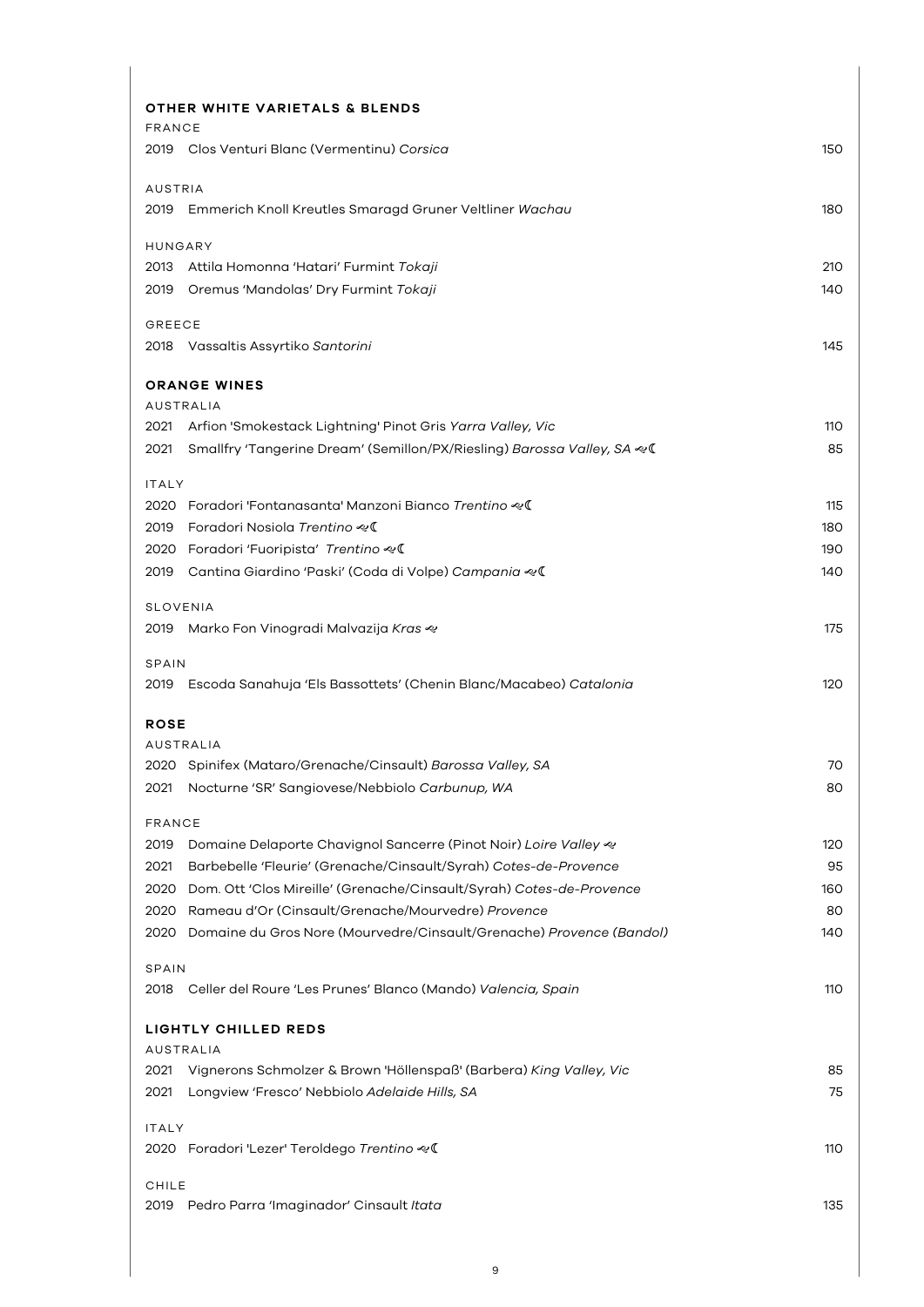# **PINOT NOIR – NEW WORLD**

|      | AUSTRALIA                                                        |     |
|------|------------------------------------------------------------------|-----|
| 2021 | Mayer 'Close Planted' Yarra Valley, Vic                          | 160 |
| 2020 | Giant Steps 'Applejack' Yarra Valley, Vic                        | 150 |
| 2019 | Mount Mary Yarra Valley, Vic                                     | 390 |
| 2018 | Yarra Yering 'Carrodus' Yarra Valley, Vic                        | 575 |
| 2021 | Bindi 'Dixon' Macedon Ranges, Vic                                | 180 |
| 2019 | Onannon 'Leongatha Single Site' Gippsland, Vic                   | 140 |
| 2021 | Garagiste 'Le Stagiare' Mornington Peninsula, Vic                | 80  |
| 2018 | Ocean Eight 'Aylward' Mornington Peninsula, Vic                  | 140 |
| 2018 | Hochkirch 'Maximus' Henty, Vic C                                 | 120 |
| 2021 | Ngeringa Adelaide Hills, SA C                                    | 90  |
| 2021 | Murdoch Hill 'Phaeton' Adelaide Hills, SA                        | 120 |
| 2018 | Tapanappa 'Definitus' Foggy Hill Vineyard Fleurieu Peninsula, SA | 195 |
| 2021 | Two Tonne Tasmania 'EST' East Coast, Tas                         | 95  |
| 2018 | Holm Oak 'The Wizard' Tamar Valley, Tas                          | 150 |
| 2018 | Tolpuddle Coal River Valley, Tas                                 | 195 |
| 2020 | Sailor Seeks Horse Huon Valley, Tas                              | 155 |
| 2020 | Chatto 'Isle' Huon Valley, Tas                                   | 215 |
|      | NEW ZEALAND                                                      |     |
| 2019 | Te Whare Ra 'Clayvin' <i>Marlborough </i>                        | 205 |
| 2019 | Pegasus Bay Waipara & C                                          | 165 |
| 2019 | Prophet's Rock 'Home Vineyard' Central Otago                     | 150 |
| 2012 | Rippon 'Tinker's Field' Central Otago (                          | 605 |
| USA  |                                                                  |     |
| 2019 | Sokol Blosser 'Evolution' Willamette Valley, Oregon &            | 130 |
| 2017 | Nicolas Jay Willamette Valley, Oregon                            | 350 |
| 2017 | Littorai 'Savoy' Anderson Valley, California &                   | 400 |
| 2019 | Peay Vineyards Sonoma Coast, California                          | 220 |
| 2018 | Littorai 'Mays Canyon' Sonoma Coast, California & I              | 400 |
| 2020 | Dom. de la Cote 'Memorious' Santa Rita Hills, California &       | 495 |
| 2020 | Dom. de la Cote 'La Cote' Santa Rita Hills, California &         | 610 |
|      | SOUTH AFRICA                                                     |     |
|      | 2020 Hamilton Russell Hemel-en-Aarde Valley                      | 240 |
|      | ARGENTINA                                                        |     |
| 2020 | Bodega Chacra 'Cinquenta y Cinco' Patagonia &                    | 220 |
| 2019 | Bodega Chacra 'Treinta y Dos' Patagonia & I                      | 400 |
|      |                                                                  |     |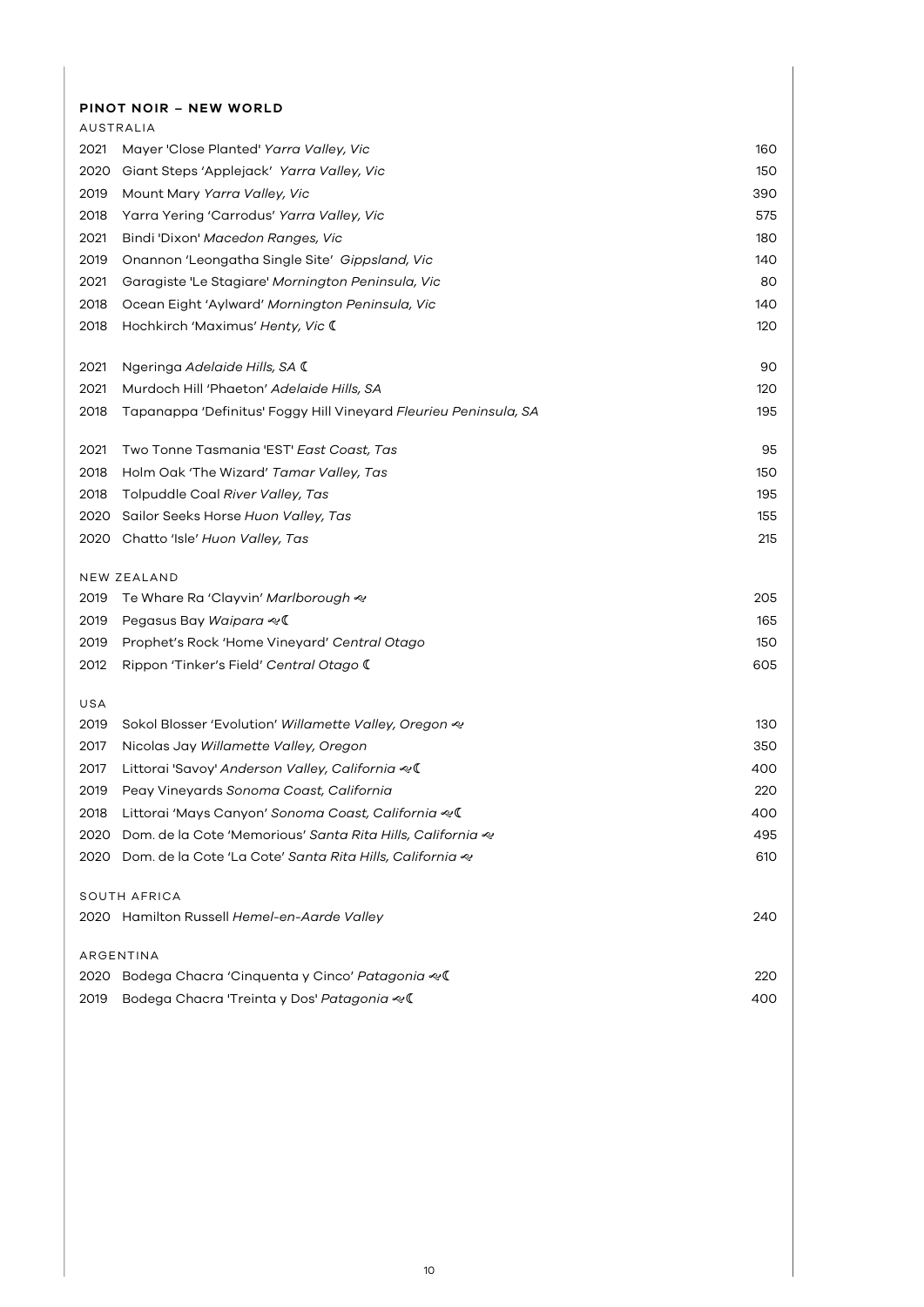| PINOT NOIR - OLD WORLD<br><b>FRANCE</b> |                                                                                   |      |
|-----------------------------------------|-----------------------------------------------------------------------------------|------|
|                                         | BURGUNDY - BOURGOGNE                                                              |      |
|                                         | 2019 Dom. Ann Parent 'Selection Pomone' &                                         | 275  |
| 2019                                    | BURGUNDY - COTES-DE-NUITS<br>Sylvie Esmonin Cotes-de-Nuits Village                | 270  |
| 2019                                    | Dom. Meo Camuzet Frere et Soeur Fixin 'Clos Chapitre'                             | 460  |
| 2015                                    | Dom. Geantet-Pansiot Gevrey-Chambertin 1er Cru 'Le Poissenot'                     | 485  |
| 2017                                    | Dom. Dujac Gevrey-Chambertin 1er Cru 'Aux Combottes'                              | 1500 |
| 2011                                    | Dom. Dugat-Py Gevrey-Chambertin 1er Cru 'Les Evocelles'                           | 510  |
| 2018                                    | Dom. Armand Rousseau Gevrey-Chambertin                                            | 620  |
| 2018                                    | Dom. Armand Rousseau Clos de la Roche Grand Cru                                   | 2700 |
| 2018                                    | Dom. Armand Rousseau Chambertin Grand Cru                                         | 5700 |
| 2019                                    | Lucien Le Moine Clos Saint-Denis Grand Cru                                        | 1750 |
| 2018                                    | Dom. Francois Millet et Fils Chambolle-Musigny 'Les Foucheres'                    | 700  |
| 2019                                    | Dom. Meo Camuzet Frere et Soeur Chambolle 1er Cru 'Les Feusselottes'              | 900  |
| 2013                                    | Dom. Georges Roumier Bonnes Mares Grand Cru                                       | 9900 |
| 2012                                    | Dom. Jacques Prieur Musigny Grand Cru                                             | 4300 |
| 2018                                    | Dom. Comte Georges de Vogue Musigny V.V. Grand Cru                                | 3000 |
| 2016                                    | Chateau de la Tour Clos Vougeot Grand Cru                                         | 1100 |
| 2014                                    | Dom. d'Eugenie Grands-Echezeaux Grand Cru                                         | 1900 |
| 2017                                    | Dom. Lamarche Vosne-Romanee 1er Cru 'La Croix Rameau'                             | 1400 |
| 2018                                    | Dom, de la Romanee-Conti Romanee-Saint-Vivant Grand Cru                           | 7700 |
| 2018                                    | Dom, de la Romanee-Conti La Tache Grand Cru                                       | 9500 |
|                                         | <b>BURGUNDY - COTE DE BEAUNE</b>                                                  |      |
|                                         | 2019 Dom. Faiveley Beaune 1er Cru 'Clos de l'Ecu'                                 | 340  |
| 2019                                    | Dom. J.M. & Hughes Pavelot Savigny-les-Beaune 1er Cru 'Aux Gravains'              | 315  |
| 2019                                    | Armand Heitz Chassagne-Montrachet 1er Cru 'Morgeot'                               | 350  |
| 2018                                    | Dom. Coche-Dury Hospices de Beaune Pommard 1er Cru 'Les Epenots Cuvee Dom Goblet' | 2200 |
| 2019                                    | Vincent Dancer Pommard 'Les Perrieres'                                            | 330  |
| 2014                                    | Dom. Jean-Marc Bouley Pommard 1er Cru 'Les Rugiens'                               | 500  |
| 2016                                    | Dom. Ann Parent Pommard 'La Croix Blanche' <                                      | 475  |
| 2016                                    | Dom. Heitz Lochardet Volnay 1er Cru 'Les Taillepieds'                             | 380  |
|                                         | BURGUNDY - COTE CHALONNAISE                                                       |      |
| 2019                                    | Francois Lumpp Givry 1er Cru 'Le Crausot'                                         | 240  |
| 2018                                    | Dom. Vincent Dureuil-Janthial Rully Rouge 'En Guesnes' <<                         | 215  |
| <b>ITALY</b>                            |                                                                                   |      |
| 2018                                    | Franz Haas Alto Adige                                                             | 180  |
| GERMANY                                 |                                                                                   |      |
| 2019                                    | Bernard Huber 'Malterdinger' Baden                                                | 165  |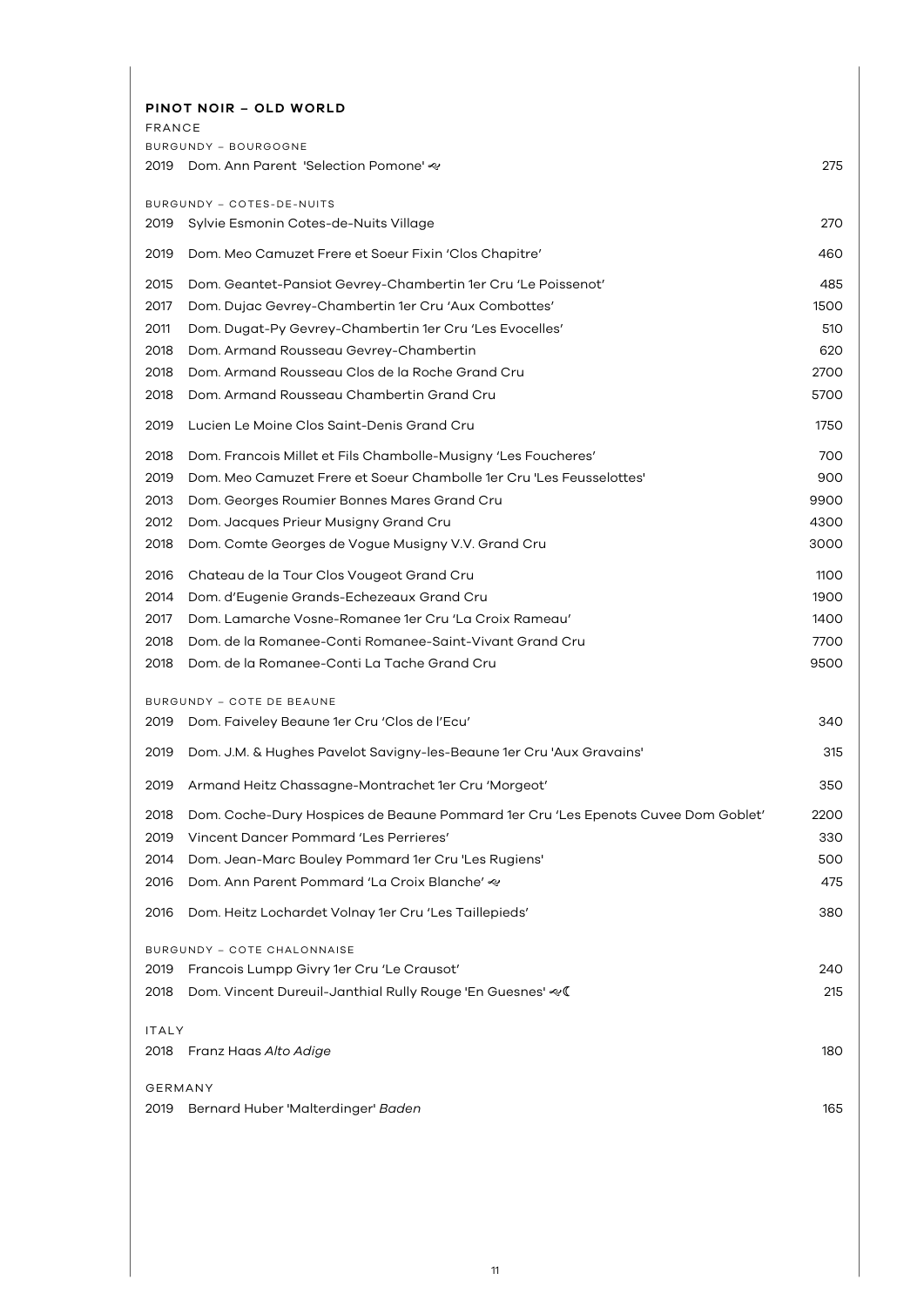|                       | <b>GAMAY &amp; OTHER LIGHT REDS</b>                                                    |            |
|-----------------------|----------------------------------------------------------------------------------------|------------|
|                       | <b>AUSTRALIA</b>                                                                       |            |
|                       | 2020 Elderslie Gamay Adelaide Hills, SA                                                | 100        |
|                       |                                                                                        |            |
| <b>FRANCE</b><br>2018 |                                                                                        | 160        |
| 2020                  | Anne-Sophie Dubois Fleurie 'Les Cocottes' (Gamay) Beaujolais &                         | 145        |
| 2019                  | Dom. Arnaud Lambert Saumur Breze 'Clos Mazurique' (Cab. Franc) Loire Valley & I        | 95         |
| 2019                  | Bernard Baudry Chinon 'Les Grezeaux' (Cab. Franc) Loire Valley &                       | 150        |
|                       |                                                                                        |            |
| USA                   |                                                                                        |            |
| 2020                  | Arnot-Roberts 'Luchsinger Vineyard' Trousseau North Coast, California                  | 205        |
| 2018                  | Cruse Wine Co. 'Monkey Jacket' Valdiguie North California &                            | 115        |
|                       | <b>GRENACHE &amp; BLENDS</b>                                                           |            |
|                       | <b>AUSTRALIA</b>                                                                       |            |
| 2019                  | Witches Falls 'Wild Ferment' Granite Belt, QLD                                         | 95         |
| 2021                  | Aphelion 'The Confluence' McLaren Vale, SA &                                           | 90         |
| 2020                  | Thistledown 'Vagabond' McLaren Vale, SA                                                | 135        |
| 2020                  | Swinney 'Farvie' Frankland River, WA                                                   | 300        |
|                       |                                                                                        |            |
| <b>FRANCE</b><br>2020 |                                                                                        | 95         |
|                       | Mas de Libian 'Bout d'Zan' Cotes-du-Rhone Rouge Rhone Valley (                         | 85         |
| 2020                  | Lunar Apoge Cotes-du-Rhone Rouge Rhone Valley (                                        |            |
| 2015                  | Dom. d'Ourea Gigondas Rhone Valley «                                                   | 155<br>300 |
| 2018                  | Dom. Charvin Chateauneuf-du-Pape Rhone Valley &                                        |            |
| 2016                  | La Vieille Julienne Chateauneuf-du-Pape 'Les Trois Sources' Rhone Valley (             | 350        |
| 2019                  | Dom. Pierre Usseglio Lirac Rhone Valley &                                              | 115        |
| SPAIN                 |                                                                                        |            |
| 2019                  | Comando G 'La Bruja de Roza' Sierra de Gredos                                          | 105        |
| 2020                  | Alvaro Palacios 'Camins del Priorat' Priorat &                                         | 150        |
| 2019                  | Venta La Vega 'Adaras Aldea' Garnacha Tintorera/Syrah Almansa &                        | 60         |
|                       | <b>IBERIAN RED VARIETALS &amp; BLENDS</b>                                              |            |
|                       | AUSTRALIA                                                                              |            |
| 2017                  | Koomilya Tempranillo/Touriga McLaren Vale, SA                                          | 125        |
|                       |                                                                                        |            |
| SPAIN<br>2018         | Mengoba 'Brezo' (Mencia) Bierzo                                                        | 70         |
| 2018                  | Envinate 'Lousas' Vina de Aldea Tinto (Mencia) Ribeira Sacra                           | 115        |
| 2011                  | La Rioja Alta Gran Reserva '904' (Tempranillo) Rioja                                   | 350        |
| 2015                  | Hammeken Cellars 'Oraculo' (Tempranillo) Ribera del Duero                              | 310        |
| MV                    | Vega Sicilia 'Unico' Reserva Especial 03/04/06 (Tempranillo/Cab Sauv) Ribera del Duero | 1600       |
|                       |                                                                                        |            |
| PORTUGAL              |                                                                                        |            |
| 2019                  | Luis Seabra 'Indie' Xisto Tinto (Tinta Roriz/Touirga Franca) Douro &                   | 205        |
| 2010                  | Niepoort 'Batuta' (Tinta Amarela, Touriga Franca, Tinta, Roriz) Douro                  | 550        |
| 2018                  | Quinta do Vale Meão 'Meandro' (Touriga Nacional) Douro &                               | 135        |
| <b>SOUTH AFRICA</b>   |                                                                                        |            |
|                       | 2020 Sadie Family 'Treinspoor' (Tinta Barocca) Swartland                               | 280        |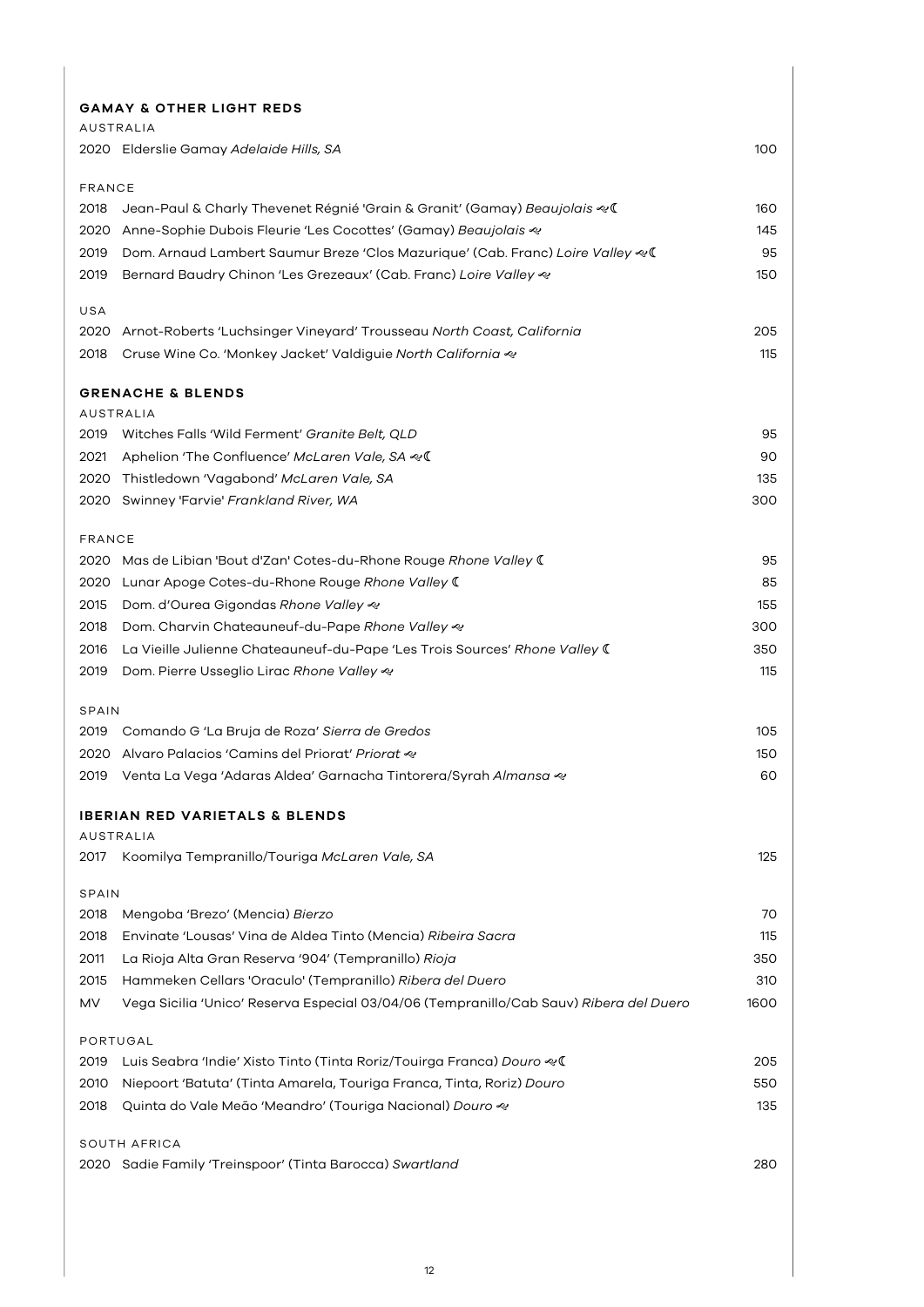#### **NEBBIOLO**

| AUSTRALIA    |                                                                                                 |      |
|--------------|-------------------------------------------------------------------------------------------------|------|
| 2019         | Domenica Beechworth, Vic                                                                        | 140  |
|              |                                                                                                 |      |
| <b>ITALY</b> |                                                                                                 |      |
| 2019         | Barbacan 'Sol' Valtellina Superiore Lombardy                                                    | 205  |
| 2019         | Vietti 'Perbacco' Piedmont                                                                      | 140  |
| 2019         | Luciano Sandrone 'Valmaggiore' Nebbiolo d'Alba Piedmont                                         | 200  |
| 2018         | Albino Rocca 'Ovello Vigna Loreto' Barbaresco Piedmont                                          | 275  |
| 2016         | Albino Rocca Barbaresco Ronchi Riserva Piedmont                                                 | 720  |
| 2015         | Luciano Sandrone Barolo 'Vite Talin' Piedmont                                                   | 1900 |
| 2016         | Giovanni Manzone Gramolere Barolo Piedmont                                                      | 250  |
| 2016         | Marcarini La Serra Barolo Piedmont                                                              | 320  |
| 2011         | Elio Altare Barolo Piedmont                                                                     | 650  |
|              |                                                                                                 |      |
|              | <b>SANGIOVESE</b><br>AUSTRALIA                                                                  |      |
| 2021         | La Prova Adelaide Hills, SA                                                                     | 95   |
| 2017         | Castagna 'La Chiave' Beechworth, Vic &                                                          | 185  |
|              |                                                                                                 |      |
| <b>ITALY</b> |                                                                                                 |      |
| 2019         | Querciabella 'Mongrana' (Sangiovese/Merlot/Cabernet) Tuscany (                                  | 85   |
| 2019         | Felsina 'Berardenga' Chianti Classico Tuscany                                                   | 140  |
| 2016         | Brancaia Chianti Classico Riserva Tuscany &                                                     | 210  |
| 2018         | Poggerino Riserva 'Bugialla' Chianti Classico Tuscany &                                         | 250  |
| 2018         | San Giusto 'Percarlo' Tuscany                                                                   | 420  |
| 2017         | Fontodi Chianti Classico Gran Selezione 'Vigna del Sorbo' Tuscany                               | 435  |
| 2017         | Fontodi 'Flaccianello Della Pieve' Tuscany                                                      | 630  |
| 2016         | Isole e Olena 'Cepparello' Tuscany                                                              | 350  |
| 2018         | La Fornace Rosso di Montalcino Tuscany                                                          | 115  |
| 2016         | Canalicchio di Sopra Brunello di Montalcino Tuscany                                             | 300  |
| 2013         | Fuligni Brunello di Montalcino Riserva Tuscany &                                                | 920  |
| 2015         | Canalicchio di Sopra Brunello di Montalcino 'Riserva' Tuscany                                   | 650  |
| 1995         | Tenuta San Greppo Biondi-Santi Brunello di Montalcino 'Riserva' <i>Tuscany <math>\ll</math></i> | 3650 |
|              |                                                                                                 |      |
|              | <b>ITALIAN RED VARIETALS &amp; BLENDS</b><br><b>AUSTRALIA</b>                                   |      |
| 2019         | Symphony Hill 'Reserve' Montepulciano Granite Belt, QLD                                         | 100  |
| 2017         | Freeman Vineyards 'Rosso' (Corvina/Rondinella) Hilltops, NSW                                    | 65   |
| 2021         | The Other Wine Co. Barbera Adelaide Hills, SA                                                   | 85   |
|              |                                                                                                 |      |
| <b>ITALY</b> |                                                                                                 |      |
| 2016         | Zenato Amarone della Valpolicella Veneto                                                        | 295  |
| 2015         | Zenato Amarone della Valpolicella 'Riserva Sergio Zenato' Veneto                                | 495  |
| 2020         | Foradori 'Sgarzgon' Teroldego Trentino &                                                        | 190  |
| 2020         | Elio Altare Barbera d'Alba Piedmont                                                             | 110  |
| 2019         | Occhipinti Frappato Sicily &                                                                    | 190  |
| 2019         | Occhipinti 'Siccagno (Nero D'Avola) Sicily ~1                                                   | 195  |
| 2019         | Frank Cornelissen 'Susucaru' Rosso (Nerello Mascalese, Malvasia blend) Sicily (                 | 130  |
| 2019         | Vini Cali 'Moro' Etna Rosso Sicily                                                              | 95   |
| 2018         | Terre Nere Etna Rosso 'Calderara Sottana' Grand Cru Sicily                                      | 310  |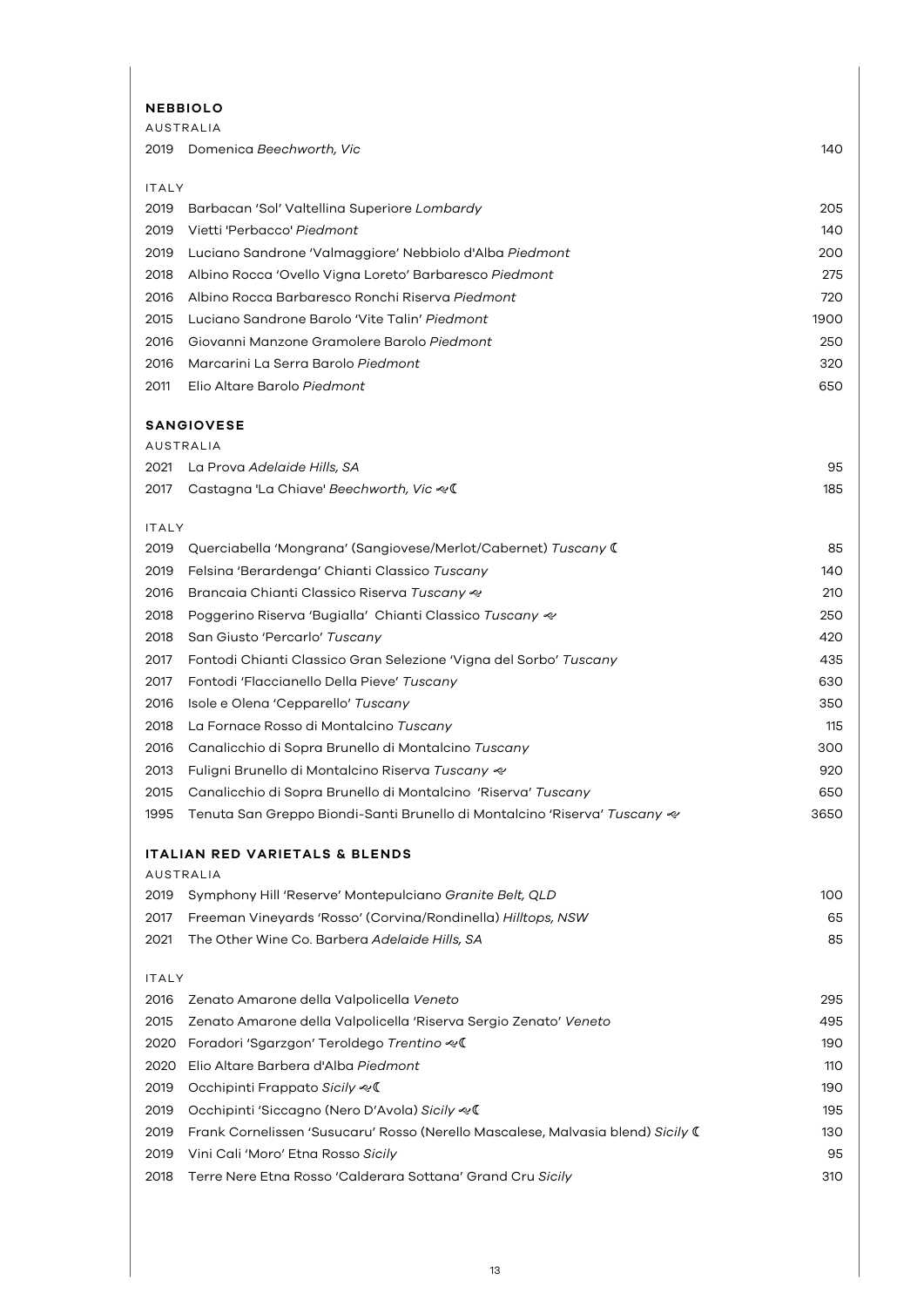#### **SUPER TUSCANS**

#### ITALY

*'Super Tuscan' is a term used to describe red wines from Tuscany that may include non-indigenous grapes, particularly Merlot, Cabernet Sauvignon, and Syrah. The creation of Super Tuscan wines resulted from the frustration winemakers had towards a slow bureaucracy in changing Italy's wine laws during the 1970s, so they began mixing 'unsanctioned' varieties into their blends to make high-quality wines.* 

| 2019          | Tenuta San Guido 'Guidalberto' Bolgheri                  | 210  |
|---------------|----------------------------------------------------------|------|
| 2016          | Tenuta San Guido 'Sassicaia' Bolgheri                    | 2000 |
| 2012          | Tenuta San Guido 'Sassicaia' Bolgheri                    | 1200 |
| 2004          | Tenuta San Guido 'Sassicaia' Bolgheri                    | 1250 |
| 2002          | Tenuta San Guido 'Sassicaia' Bolgheri                    | 1100 |
| 2001          | Tenuta San Guido 'Sassicaia' Bolgheri                    | 1150 |
| 2010          | Tenuta dell'Ornellaia 'Ornellaia' Bolgheri               | 1400 |
| 2006          | Tenuta dell'Ornellaia 'Ornellaia' Bolgheri               | 1400 |
| 2001          | Tenuta dell'Ornellaia 'Ornellaia' Bolgheri               | 1450 |
| 2015          | Marchesi Antinori 'Tignanello' Chianti Classico          | 650  |
| 2014          | Marchesi Antinori 'Tignanello' Chianti Classico          | 600  |
| 2012          | Marchesi Antinori 'Tignanello' Chianti Classico          | 620  |
| 2018          | Brancaia 'Il Blu' Chianti Classico                       | 400  |
| 2017          | Brancaia 'Il Blu' Chianti Classico                       | 375  |
| 2014          | Marchesi Antinori 'Solaia' Chianti Classico              | 1350 |
| 2007          | Marchesi Antinori 'Solaia' Chianti Classico              | 1400 |
| 2001          | Marchesi Antinori 'Solaia' Chianti Classico              | 1450 |
|               | ZINFANDEL                                                |      |
|               | UNITED STATES                                            |      |
| 2018          | Edmeades 'Old Vine' Mendocino, California                | 150  |
| 2019          | Ridge 'East Bench' Dry River Valley, California &        | 260  |
| 2019          | Ridge 'Geyserville' Alexander Valley, California &       | 350  |
| <b>SHIRAZ</b> |                                                          |      |
|               | AUSTRALIA                                                |      |
| 2018          | Symphony Hill 'Reserve' Granite Belt, QLD                | 180  |
| 2019          | Tyrrell's 'Vat 9' Hunter Valley, NSW                     | 210  |
| 2017          | Brokenwood 'Graveyard' Hunter Valley, NSW                | 600  |
| 2018          | Nick O'Leary Canberra District, NSW                      | 80   |
| 2020          | Jasper Hill 'Georgia & Friends' Heathcote, Vic $\ll$ (   | 230  |
| 2019          | Fairbank Syrah Bendigo, Vic                              | 85   |
| 2020          | Warramate Syrah Yarra Valley, Vic                        | 75   |
| 2018          | Yarra Yering 'Dry Red No. 2' Yarra Valley, Vic           | 230  |
| 2018          | Yarra Yering 'Carrodus' Yarra Valley, Vic                | 575  |
| 2017          | Jim Barry 'The Armagh' Clare Valley, SA                  | 720  |
| 2020          | John Duval 'Entity' Barossa Valley, SA                   | 135  |
| 2020          | Two Hands 'Holy Grail' <i>Barossa Valley, SA</i>         | 320  |
| 2019          | Torzi Matthews '1920 Single Vineyard' Barossa Valley, SA | 165  |
| 2019          | Glaetzer 'Amon-Ra' Barossa Valley, SA                    | 220  |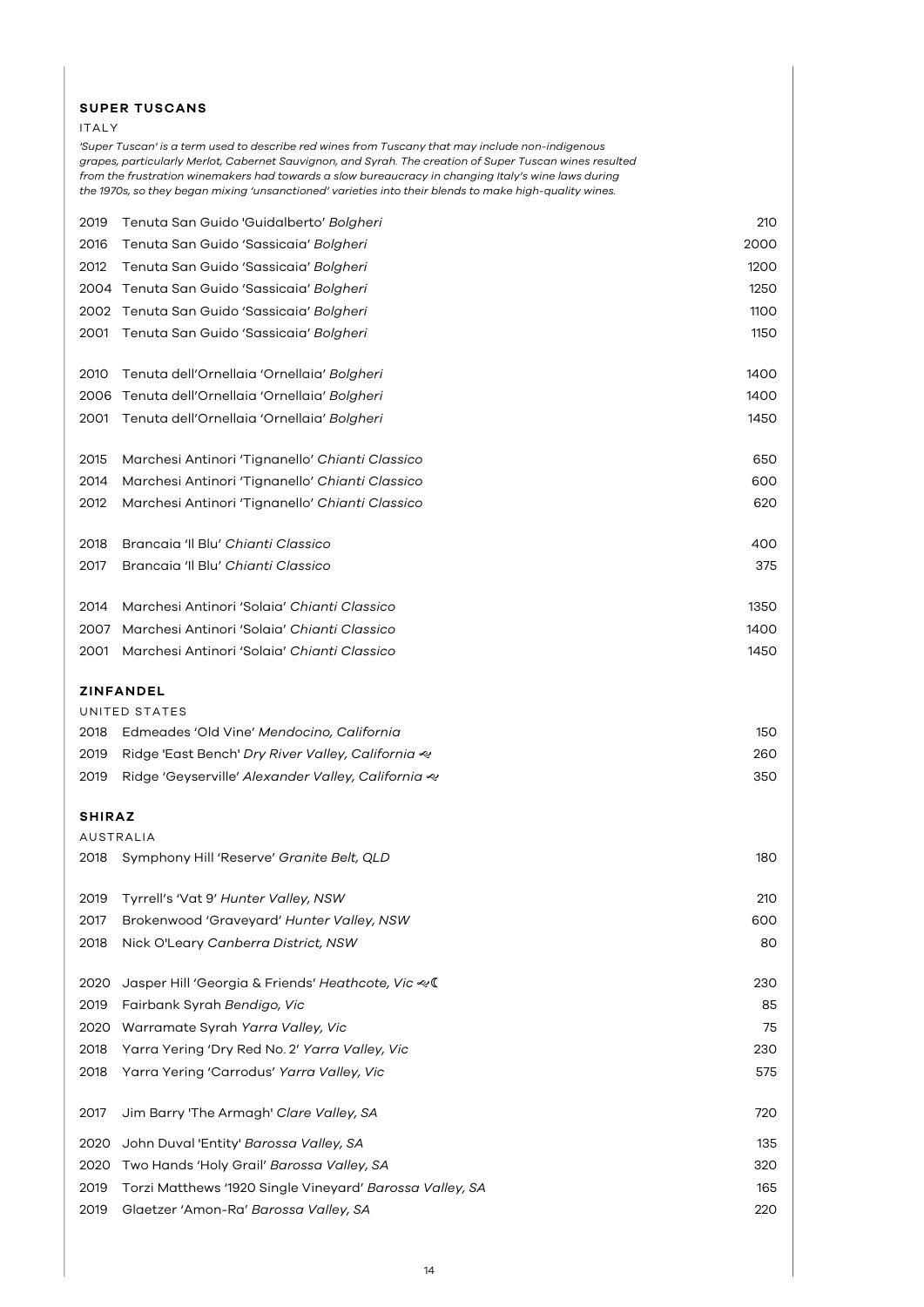# **SHIRAZ (CONT.)**

| <b>SHIRAL (UUNI.)</b>                                                                                                         |      |
|-------------------------------------------------------------------------------------------------------------------------------|------|
| Kaesler 'Reach for the Sky' Barossa Valley, SA &<br>2018                                                                      | 95   |
| 2016<br>Glaetzer 'Eye of Ra' Barossa Valley, SA                                                                               | 1200 |
| 2017<br>Henschke 'Mount Edelstone' Eden Valley, SA &                                                                          | 465  |
| Henschke 'Mount Edelstone' Eden Valley, SA &<br>2009                                                                          | 610  |
| Henschke 'Hill of Grace' Eden Valley, SA $\ll 0$<br>2015                                                                      | 1900 |
| Henschke 'Hill of Grace' Eden Valley, SA ~<br>2006                                                                            | 2650 |
| Ngeringa 'Iluma' Adelaide Hills, SA &<br>2019                                                                                 | 170  |
| 2018<br>Shaw & Smith 'Balhannah' Adelaide Hills, SA                                                                           | 220  |
|                                                                                                                               |      |
| 2019<br>Oliver's Taranga McLaren Vale, SA                                                                                     | 85   |
| 2019<br>Bekkers 'McLaren Vale' McLaren Vale, SA                                                                               | 275  |
| 2014<br>Yangarra 'Ironheart' McLaren Vale, SA �� (                                                                            | 260  |
| 2012<br>Clarendon Hills 'Astralis' McLaren Vale, SA                                                                           | 840  |
| 2019<br>Pooley 'JRD' Syrah Coal River Valley, Tas                                                                             | 280  |
|                                                                                                                               |      |
| 2019<br>Swinney 'Farvie' Frankland River, WA                                                                                  | 300  |
|                                                                                                                               |      |
| <b>TORBRECK</b><br>Established in 1994, Torbreck quickly worked its way into the hearts and minds of Shiraz lovers worldwide. |      |
| RunRig pays homage to the Northern Rhone's Cote Rotie, while The Laird is Torbreck's flagship, single                         |      |
| vineyard triumph. These wines come directly from Torbreck's winery cellar, aged for your enjoyment.                           |      |
| 2015<br>Torbreck 'RunRig' Barossa Valley, SA                                                                                  | 620  |
| 2013<br>Torbreck 'RunRig' Barossa Valley, SA                                                                                  | 690  |
| 2010<br>Torbreck 'RunRig' Barossa Valley, SA                                                                                  | 810  |
| Torbreck 'RunRig' Barossa Valley, SA<br>2006                                                                                  | 830  |
|                                                                                                                               |      |
| Torbreck 'The Laird' Barossa Valley, SA<br>2015                                                                               | 1900 |
| 2012<br>Torbreck 'The Laird' Barossa Valley, SA                                                                               | 2150 |
| 2010<br>Torbreck 'The Laird' Barossa Valley, SA                                                                               | 2300 |
| Torbreck 'The Laird' Barossa Valley, SA<br>2008                                                                               | 2400 |
|                                                                                                                               |      |
| UNITED STATES<br>2019<br>Piedrasassi 'Santa Barbara County' <i>Santa Barbara, California</i> &                                | 170  |
| 2018<br>Piedrasassi 'Rim Rock' Central Coast, California &                                                                    | 300  |
|                                                                                                                               | 435  |
| 2019<br>Arnot-Roberts 'Que Vineyard' Sonoma Coast, California &                                                               |      |
| 2017<br>Shafer 'Relentless' Syrah Napa Valley, California                                                                     | 620  |
| FRANCE                                                                                                                        |      |
| 2011<br>J.L. Chave Hermitage Rouge Northern Rhone &                                                                           | 1600 |
| Dom. Bernard Faurie Hermitage 'Greffieux/Bessards' Northern Rhone<br>2017                                                     | 400  |
| 2018<br>Auguste Clape Cornas Northern Rhone                                                                                   | 550  |
| 2017<br>Terre des Dames 'La Diva' <i>Languedoc ≪</i>                                                                          | 130  |
|                                                                                                                               |      |
| SYRIA                                                                                                                         |      |
| 2014<br>Dom. de Bargylus Rouge &                                                                                              | 195  |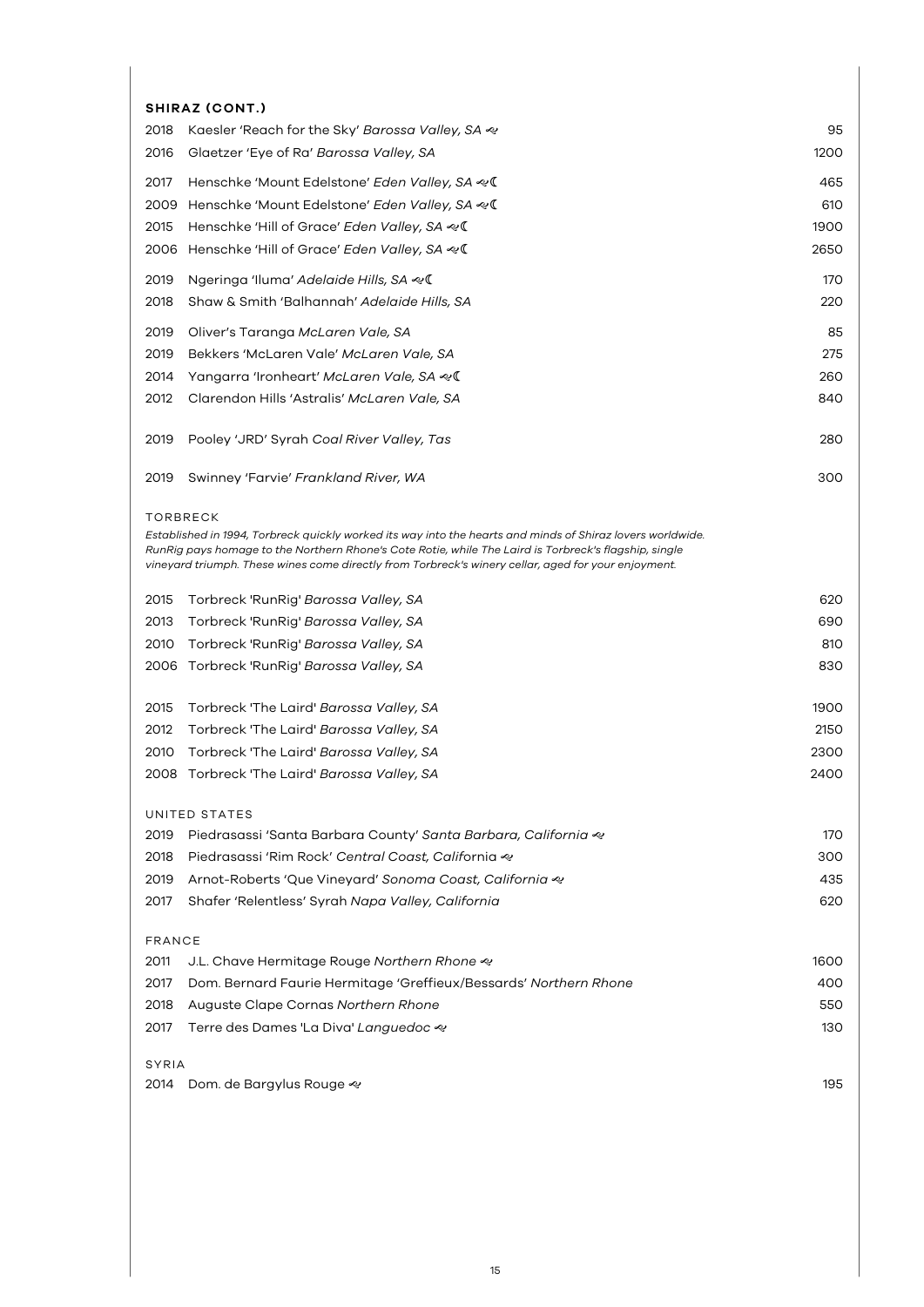| <b>MALBEC</b>   |                                                            |      |
|-----------------|------------------------------------------------------------|------|
|                 | AUSTRALIA                                                  |      |
| 2019            | Bleasdale 'Generations' Langhorne Creek, SA                | 80   |
| 2020            | Cullen Mangan Vineyard 'Red Moon' Margaret River, WA &     | 90   |
|                 | ARGENTINA                                                  |      |
| 2017            | Cheval des Andes Mendoza                                   | 490  |
| 2013            | Catena Zapata 'Argentino' Mendoza                          | 310  |
| 2019            | Bodega Noemia 'J. Alberto' Patagonia &                     | 230  |
|                 | CABERNET SAUVIGNON, MERLOT & BLENDS<br><b>AUSTRALIA</b>    |      |
| 2019            | Yarra Yering Merlot Yarra Valley, Vic                      | 220  |
| 2018            | Yeringberg Cabernets Yarra Valley, Vic                     | 195  |
| 2018            | Yarra Yering 'Agincourt' Cabernet Malbec Yarra Valley, Vic | 210  |
| 2017            | Mac Forbes 'Hugh' Cabernet Blend Yarra Valley, Vic         | 160  |
| 2016            | Mount Mary 'Quintet' Yarra Valley, Vic                     | 350  |
| 2006            | Jim Barry 'Benbournie' Clare Valley, SA                    | 260  |
| 2019            | Sons of Eden 'Pumpa' Eden Valley, SA                       | 65   |
| 2019            | Hickinbotham 'The Nest' Cabernet Franc McLaren Vale, SA    | 180  |
| 2011            | Domaine A Coal River Valley, Tas                           | 260  |
| 2020            | Cullen 'Diana Madeline' Margaret River, WA &               | 320  |
| 2018            | Domaine Naturaliste 'Rebus' Margaret River, WA             | 85   |
| 2019            | Moss Wood 'Ribbon Vale' Margaret River, WA                 | 165  |
|                 |                                                            |      |
|                 | NEW ZEALAND                                                |      |
| 2018            | Craggy Range 'Sophia' Hawkes Bay &                         | 240  |
|                 | UNITED STATES                                              |      |
| 2018            | Ridge 'Estate' Santa Cruz Mountains, California &          | 430  |
| 2018            | Shafer 'One Point Five' Napa Valley, California            | 650  |
| <b>ITALY</b>    |                                                            |      |
| 2018            | Miani 'Merlot' Fruili-Venezia Giulia &                     | 680  |
| <b>FRANCE</b>   |                                                            |      |
| <b>BORDEAUX</b> |                                                            |      |
|                 | 2001 Ch. La Clusiere St Emilion                            | 980  |
| 2019            | Famille Bouey 'Cuvee 60' Medoc &                           | 85   |
| 2017            | Ch. Lestruelle Medoc &                                     | 120  |
| 2005            | Ch. Mouton-Rothschild Pauillac                             | 6000 |
| 1985            | Ch. Lafite-Rothschild Pauillac                             | 7950 |
| 2006            | Ch. Lafite-Rothschild <i>Pauillac</i>                      | 6500 |
| 2010            | Ch. Langoa Barton St. Julien                               | 575  |
| 1988            | Ch. Leoville-Las Cases St. Julien                          | 3000 |
| 2016            | Ch. Malescot St. Exupery Margaux                           | 460  |
| 2001            | Ch. Margaux Margaux                                        | 5500 |
| 1995            | Ch. Rauzan-Segla Margaux                                   | 1350 |
| LEBANON         |                                                            |      |
| 2017            | B-Qa de Marsyas Begaa Valley                               | 120  |
| 2015            | Chateau Marsyas Begaa Valley                               | 175  |